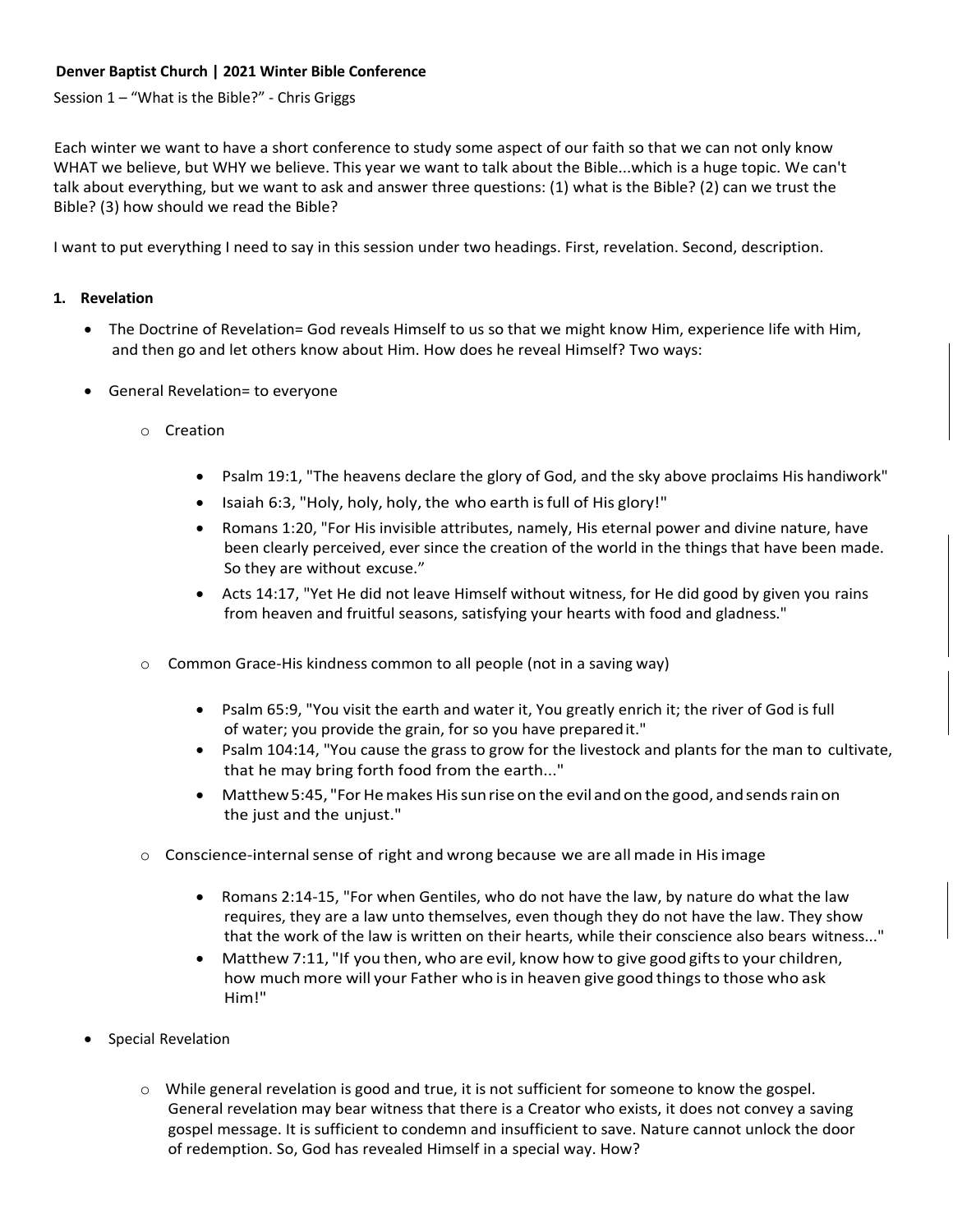- o Supremely in the Living Word, Jesus.
	- Hebrews 1:1-2, "Long ago, at many times and in many ways, God spoke to our fathers by the prophets, but in these last days He has spoken to us by His Son, whom He appointed the heir of all things, through who also He created the world."
	- Notice the contrasts:

| Eras:       | "long ago" vs "these last days"                                                 |
|-------------|---------------------------------------------------------------------------------|
| Recipients: | "to our fathers" vs "to us"                                                     |
| Agents:     | "by the prophets" vs "by His Son"                                               |
| Wavs:       | "many times and in many ways" [visions, dreams, burning bush, a donkey, writing |
|             | on the wall] vs "by His Son, the Lord Jesus Christ                              |

- $\circ$  The implicit contrast is that where there were many ways formerly in which God spoke to His people, there is now only one means of revelation: through His Son. Christ is the superior and final agent of God'sredemption and revelation. **Christ did not arrive with a revelation from God; He Himself is the revelation from God**.
- o John 14:8-9, "Philip said to Him, 'Lord, show us the Father, and it is enough for us.' Jesus said to him, 'Have I been with you so long, and you still do not know Me, Philip? Whoever has seen Me has seen the Father."
- o Colossians 2:9, "For in Him the whole fulness of deity dwells bodily..."
- In the OT you have a progressive unfolding of truth. All through the OT God is revealing His character, His heart, His will, His ways...and ultimately revealing His plan to rescue sinners.
- o That revelation reaches its pinnacle in Jesus Christ, who was the fulfillment of God's rescue plan as He unfolded it in the OT with prophecies and types. In fact, all of Scripture pointed to Christ and found its fulfillment in Christ.
- o Luke 24:25-27, "And He said to them, 'O foolish ones, and slow of heart to believe all that the prophets have spoken! Was it not necessary that the Christ should suffer these things and enter into His glory?' And beginning with Moses and all the Prophets, He interpreted to them in all the Scriptures the things concerning Himself."
- $\circ$  John 5:39, "You search the Scriptures because you think that in them you have eternal life; and it is they that bear witness about Me..."
- o Since Jesus is the final revelation of God, it is fitting that He is called "the Word."
- $\circ$  John 1:1, 14, "In the beginning was the Word, and the Word was with God, and the Word was God...and the Word became flesh and dwelt among us, and we have seen His glory, glory as of the only Son from the Father, full of grace and truth."
- $\circ$  So, in the person of Jesus Christ revelation has been brought to completion with a dramatic suddenness. God's Son embodies all that the Father has to say to men. Nothing needful was held back for a later time. No greater revelation can be imagined. Christ is the ultimate truth and reveals it fully. Hebrews 2:1-2 breathes unreserved finality. Christ, the Son of God, is the grand finale of revelation.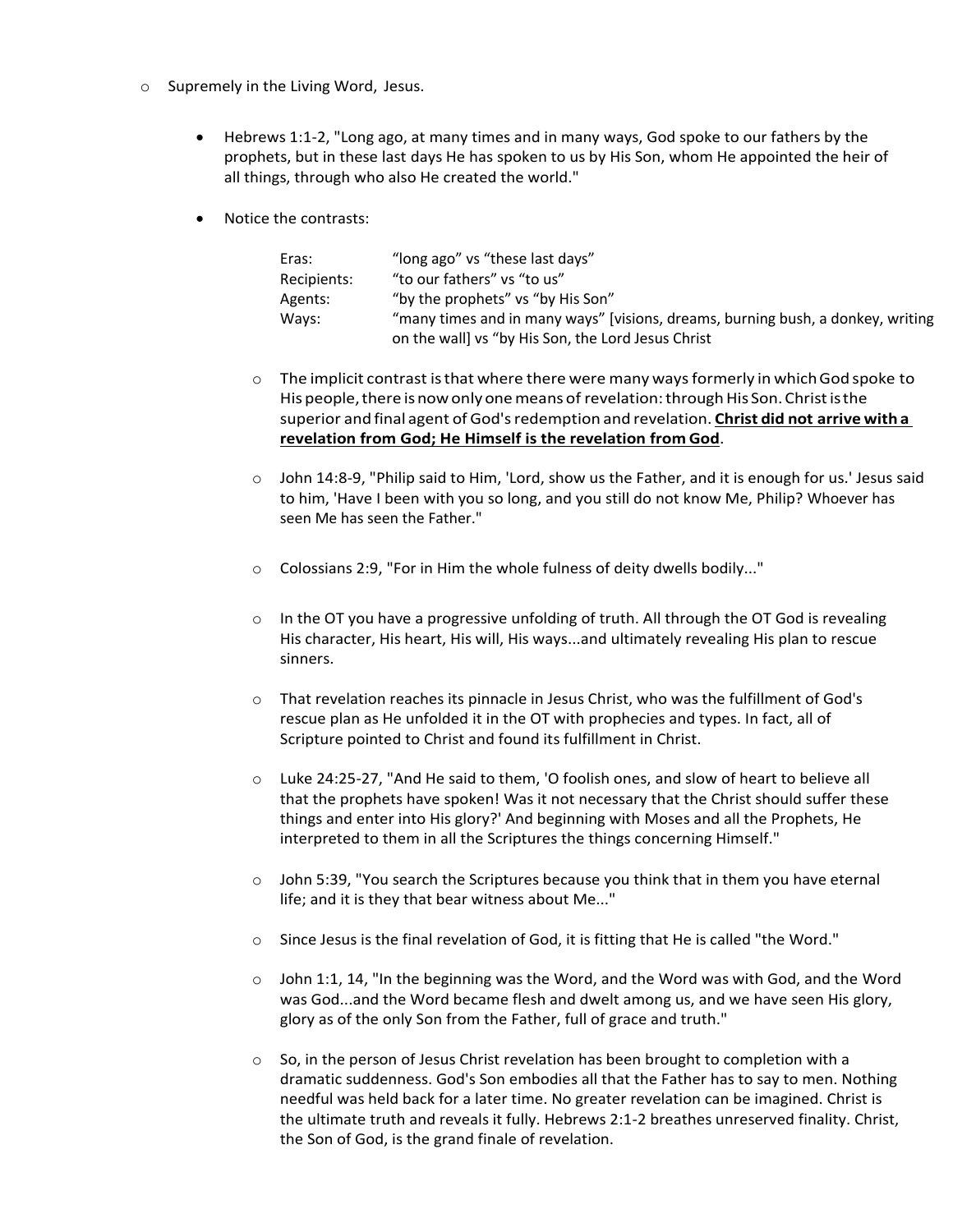- o Primarily in the Written Word, the Bible.
	- Jesus comes to accomplish salvation and forgiveness for His people, which He does through His perfect life, sacrificial death, and victorious resurrection. Then He ascends to the right hand of the Father and sends the Holy Spirit.
	- What would the Holy Spirit do when He arrived?
		- o John 14:26, "But the Helper, the Holy Spirit, whom the Father will send in My name, He will teach you all that I have said to you."
		- $\circ$  John 16:13, "When the Spirit of truth comes, He will guide you into all the truth..."

When the Holy Spirit of inspiration came upon them, it was to bring back their memories to what Jesus had taught beforehand and to illumine them concerning the significance of His sayings. The sun of revelation shone in Jesus Christ. The apostles' writings were not new beams of light, but reflections of the glory that shone in the Son of God.

- $\circ$  John 17:4, 8, "I glorified you on earth, having accomplished the word that You gave Me to do...For I have given them the words that You gave me, and they have received them and have come to know the truth that I came from You; and they have believed that You sent Me."
- o John 15:15, "...all that I have heard from My Father I have made known to you."

This indicates to us that there are no more unspoken words held in reserve for another era.On the day of Pentecost, the promise of Jesus was kept-the Holy Spirit had come to teach them the things which they had learned from Christ and enable them to record that same truth in Scripture. The Lord kept His promise by giving all revelation to His apostles.

o Ephesians 2:20, "...built on the foundation of the apostles and prophets, Christ Himself being the cornerstone..."

The foundation of revelation and truth is completed and contained in the Bible. We do not have to look for a new message from heaven to reveal to us what God is like, what He has done, and what He is doing. We no longer have progressive revelation, but permanent revelation contained in the Bible. The task of revelation is finished.

- So, what is the Bible?
	- $\circ$  God speaking His truth in human words contained in the Old and New Testaments.
	- o Bible: Greek= Biblia ("book")
	- o 4<sup>th</sup> Century John Chrysostom referred to OT and NT as "ta biblia" (Latin= "the books")
	- o 66 books (39 OT, 27 NT)
	- o 3 languages Hebrew, Greek and Aramaic
	- o 3 continents -Asia, Africa,Europe
	- $\circ$  40+ authors over 1,500 years
	- $\circ$  "A library of books that are one book." Tells one grand story of redemption with divine unity and continuity.
- Canon "a ruler, a measuring rod"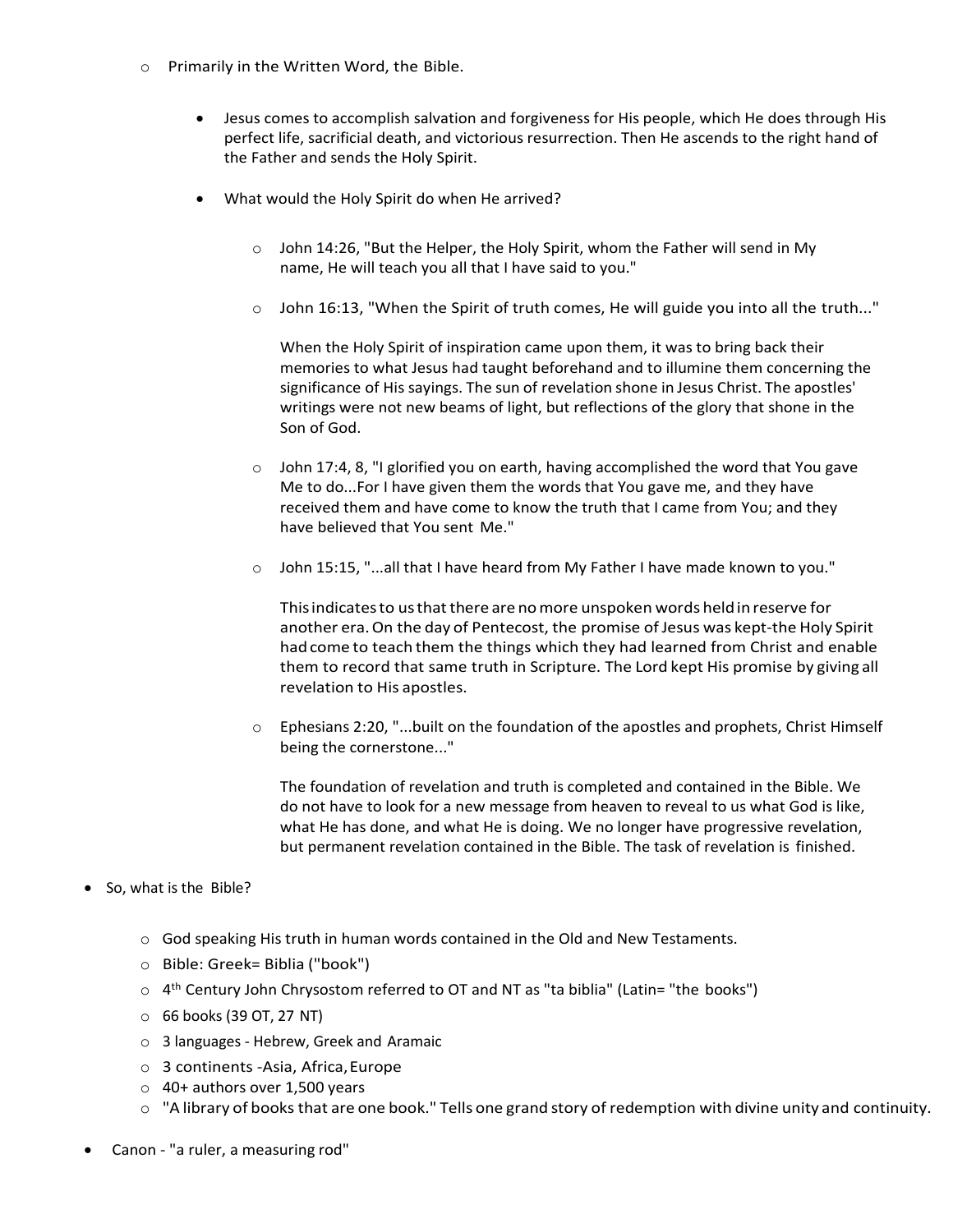- o Refers to the books that are regarded as having divine authority.
- o By 367AD, the church had determined that these 66 books were "the rule." How?
- o OT Matthew 23:35, " ...from the blood of righteous Abel to the blood of Zechariah the son of Barachiah..." The Hebrew Bible started with Genesis and ended with 2<sup>nd</sup> Chronicles. Abel was the first one murdered, and Zechariah the last. So, Jesus is affirmed the 39 books of the OT as having divine authority.
- o NT 3 tests to determine their divine authority:
	- 1. Conformity- did the book conform to orthodox, Christian truth recognized as normative in the churches?
	- 2. Apostolicity- was the writer an apostle or have immediate contact with the apostles?
		- Matthew and John apostles and eyewitnesses
		- Mark connected to Peter
		- Luke/Acts connected to Paul
		- James/Jude connected to the apostles in Jerusalem and probably Jesus' brothers
	- 3. Catholicity- did the book have widespread and continual acceptance and usage by churches everywhere?
- o Council of Carthage, 397AD church leaders from all over the world came to the meeting in North Africa. They all agreed on which books belonged in the NT, which considering their diversity of cultural backgrounds, it suggests that this final decision wasn't made solely on a human level.
- o The Canon is closed. No more books, writings, or Scriptures. The 66 are the only written Word of God.

## **2. Description**

- o How does the Bible describe itself? In other words, what is the nature of the Bible? We will look at 4 characteristics of the Bible: authority, inerrancy, clarity, andsufficiency.
- o **God speaks with authority.** This truth is grounded in inspiration.
	- 2 Timothy 3:16, "All Scripture is breathed out by God and profitable for teaching, for reproof, for correction, and for training in righteousness, that the man of God may be competent, equipped for every good work."
	- Inspiration refers to the Bible being "God-breathed." It has authority because it was breathed out of God, spoken by God. The words of Scripture are God's own words. The Bible's origin istraced back to God, not man.
	- This inspiration is verbal, meaning the very words themselves have been breathed out by God, not just the concepts and ideas. It is also plenary, meaning all-extensive. All the words of Scripture are inspired. We cannot decide for ourselves what parts of Scripture are inspired and what parts are not.
	- Inspiration refers to that act whereby the Holy Spirit came upon the authors of Scripture, causing them to write exactly what God intended, while simultaneously preserving each author's writing style and personality.
	- This means that there are divine and human aspects to Scripture. God is the divine author, and yet He didn't drop the Bible down from heaven or give it to man mechanically (dictation). There is a dual authorship to each book. The divine author is in full control, guiding, directing and providentially supervising and overseeing everything so that His exact words are communicated. This means that the Bible comes from God to man, not the other way around.
	- 2 Peter 1:21, "For no prophecy was ever produced by the will of man, but men spoke from God as they were carried along by the Holy Spirit."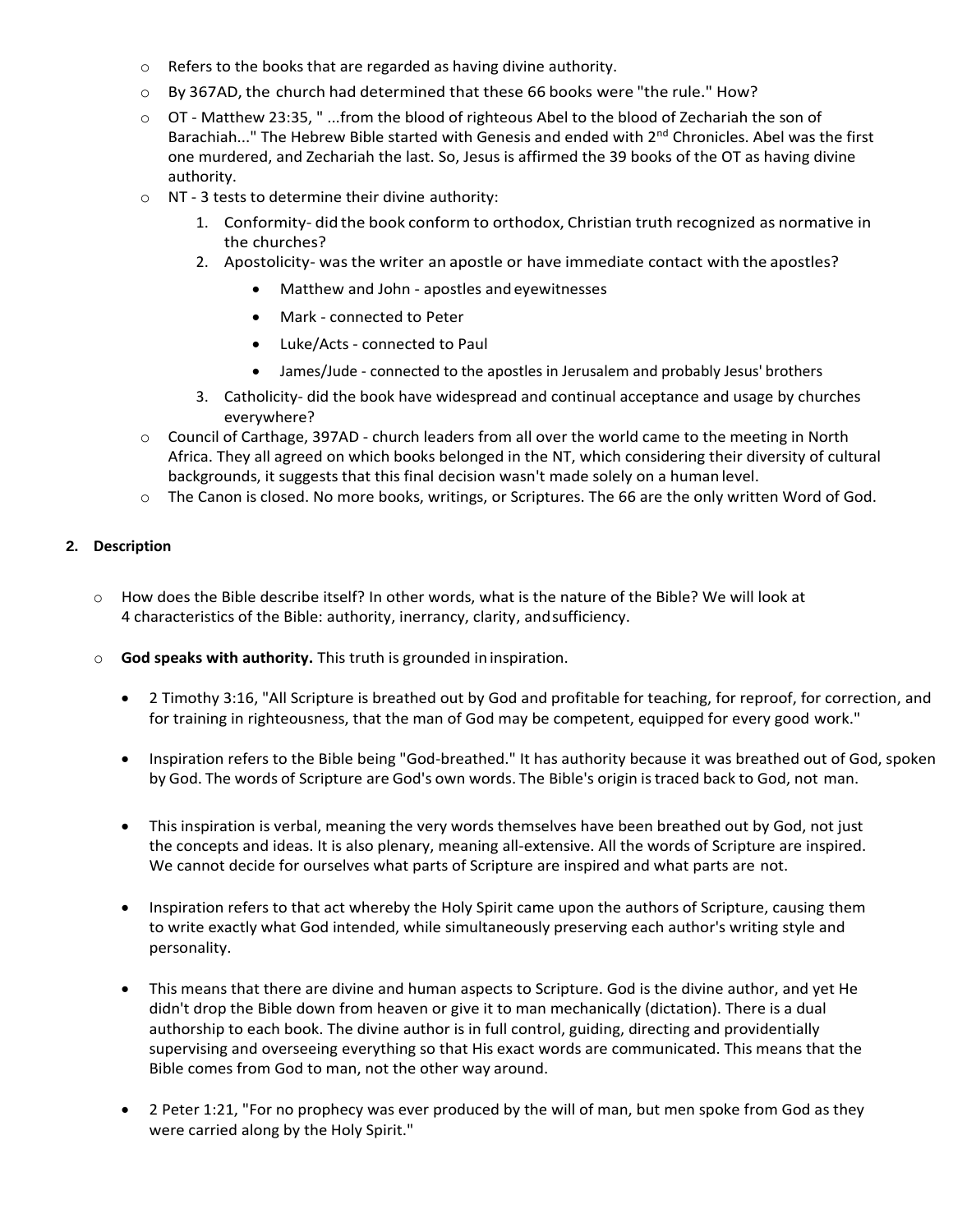- Acts 1:16, "Brothers, the Scripture had to be fulfilled, which the Holy Spirit spoke beforehand by the mouth of David, concerning Judas, who became a guide to those who arrested Jesus."
- Matthew 19:3-5, "And the Pharisees came up to Him and tested Him by asking, 'Is it lawful to divorce one's wife for any cause?' He answered, 'Have you not read that He who created them from the beginning made them male and female, and said, 'Therefore a man shall leave his father and mother and hold fast to his wife and the two shall become one flesh?
- In this passage Jesus quotes from Genesis 1:27 and 2:24. Notice that He did not say, "Moses said," but rather "He...said," that is, God. Jesus is attributing this comment by the author of Genesis to God Himself.
- Romans 9:17, "For the Scripture says to Pharaoh, 'For this very purpose I have raised you up, that I might show my power in you, and that My name might be proclaimed in all the earth. Paul quotes Exodus 9:16 and equates the voice of God with Scripture. When the OT speaks, God speaks.
- John 12:48-50, "The one who rejects Me and does not receive My words has a judge; the word that I have spoken will judge him on the last day. For I have not spoken on My own authority, but the Father who sent Me has Himself given Me a commandment-what to say and what to speak."
- John 3:34, "For He whom God has sent utters the words of God..."
- John 14:24, "And the word you hear is not Mine but the Father's, who sent Me."
- Jesus' words are God's words. There is no higher authority. So, when you open your Bible and read the words of Jesus, you are reading words that Jesus Himself believed were from God and were authoritative.
- Ephesians 3:2-5, "...you have heard of the stewardship of God's grace that was given to me for you, how the mystery was made known to me by revelation, as I have written briefly. When you read this, you can perceive my insight into the mystery of Christ, which was not made known to the sons of men in other generations as it has now been revealed to His holy apostles and prophets by the Spirit."
- Galatians 1:11-12, "I want you to know, brothers, that the gospel that was preach by me is not man's gospel. For I did not receive it from any man, nor was I taught it, but I received it through a revelation of Jesus Christ."
- 1 Corinthians 2:7, 10, "But we impart a secret and hidden wisdom of God, which God decreed before the ages for our glory...these things God has revealed to us through the Spirit."
- 1 Thessalonians 2:13, "And we also thank God constantly for this, that when you received the word of God, which you heard from us, you accepted it not as the word of men but as what it really is, the word of God..."
- 2 Peter 3:15-16, "...as our beloved brother Paul also wrote to you according to the wisdom given him, as he does in all his letters when he speaks in them of these matters. There are some things in them that are hard to understand, which the ignorant and unstable twist to their own destruction, as they do the other Seriptu res."
- So, when the NT speaks, God speaks. The NT authors understood that God had given them a revelatory word, equal in authority with the OT. What this means practically is that when you open your Bible are read it, no matter where you read from, you are reading the only breathed out Word of God that has all authority, for God can never speak without complete authority.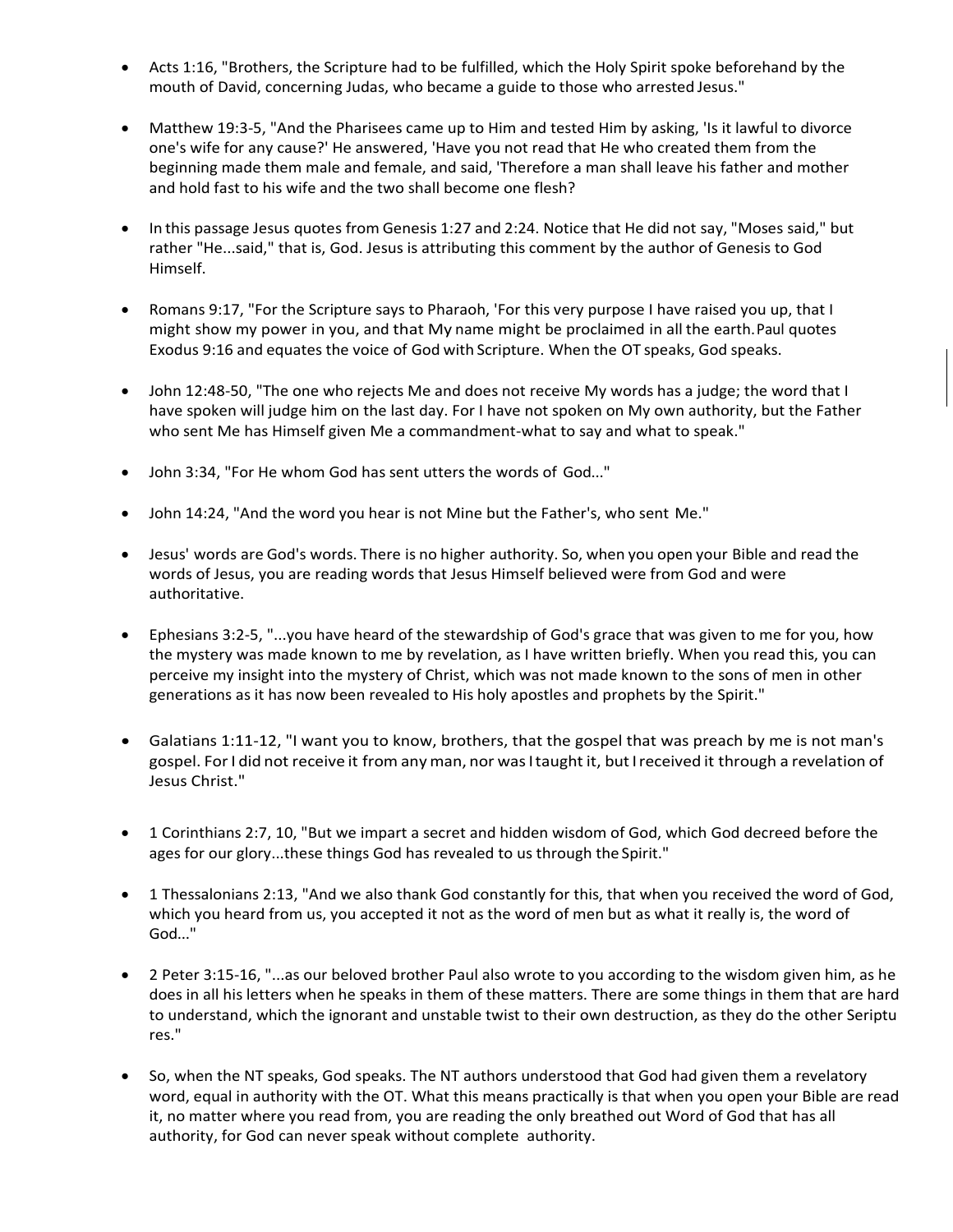- o **God speaks truthfully.** This truth is ground in inerrancy. The Scripture is inerrant, meaning that in its original manuscripts it does not err in all that it asserts. The Bible is true in all that it affirms. In everything that it addresses it speaks the truth. So, whether it is doctrine, morality, history, or even life sciences, its assertions are truthful and trustworthy.
	- o Scripture is trustworthy because the God behind Scripture is trustworthy. Scripture is flawless because its divine author is perfect. The holiness of Scripture is derived from the holiness of God. God and His Word are tied together...they rise and fall together. This is why the Scripture is called the Word of God.
	- o The God of the Bible is a God of truth, not falsehood. The same is said of Christ, the Son of God who bears witness to the truth, speaks the truth, and is Himself the truth. The Holy Spirit is referred to as the Spirit of truth and identified as the one who is the truth.
		- Jeremiah 10:10, "But the Lord is the true God; He is the living God and the everlasting King."
		- Numbers 23:19, "God is not a man that He should lie..."
		- Titus 1:2, "...in hope of eternal life, which God, who never lies, promised before the ages began..."
		- 2 Timothy 2:13, "...He cannot deny Himself."
		- John 1:14, 17, "And the Word became flesh and dwelt among us, and we have seen His glory, glory as of the only Son from the Father, full of grace and truth...for the law was given through Moses; grace and truth came through Jesus Christ."
		- John18:37, "...for this purpose I have come into the world-to bear witnessto the truth."
		- John 14:16-17, "And I will ask the Father, and He will give you another Helper to be with you forever, even the Spirit of truth..."
		- 1 John 5:6, "This is He who came by water and blood-Jesus Christ...and the Spirit is the One who testifies, because the Spirit is the truth."
	- o The God of the Bible is not a God who lies, nor is He one who can err or deny His own holy character. He is faithful in all He says and does. He ways are holy, just and true. Unlike man, God is reliable, unchanging and dependable.
		- Proverbs 30:5, "Every word of God proves true; He is a shield to those who take refuge in Him."
		- Psalm 12:6, "The words of the Lord are pure words, like silver refined in a furnace on the ground, purified seven times."
		- Psalm 18:30, "This God-His way if perfect; the word of the Lord proves true..."
		- Psalm 119:160, "The sum of Your word is truth..."
	- o A rejection of inerrancy turns things upside down. Man, not God, has become the judge of truth. The reader, not the author, now determines what is good and necessary for the Christian faith. Believing that God has not revealed Himself in a completely truthful manner, each individual must decide for himself what parts of God'sself-communicationstay andwhat partsareto bedispensed with. Inerrancy means that the Word of God always stands over us, and we never stand over the Word of God.
- **God speaks to be heard.** This truth is ground in clarity. The God of the Bible is an effective communicator and His words concerning how to become a Christian, live as a Christian, and grow as a Christian are not ambiguous but clear. God does not leave us to guess what He wants orthinks.
	- o Perspicuity- the notion that ordinary people using ordinary means can accurately understand enough of what must be known, believed, and observed for them to be faithful Christians. His Word is clearin what it communicates because God Himself is clear. His Word does not come to us wrapped in code, nor is it coated in some type of heavenly dialect. It comes to us in plain language.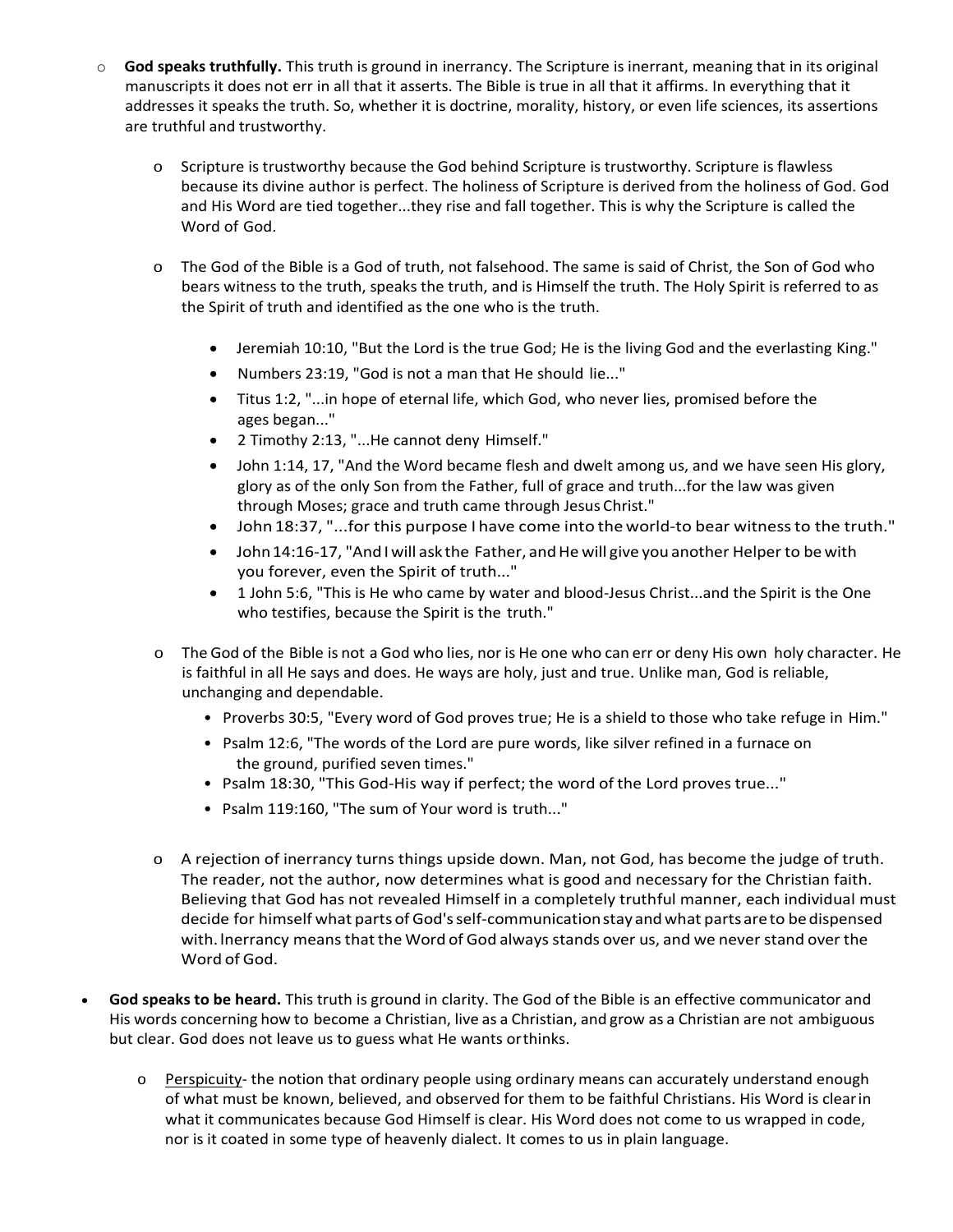- o Three objections:
	- 1. The Mystical Objection. God is so transcendent that He cannot be talked about meaningfully with words. There is an attempt to rescue God from our man-made theology. The Christian faith, it is said, is utterly mysterious. You can't put God in a box. Truth cannot be capture in words and propositions. There is a spiritual element to hearing from God that goes beyond just words in a book.
	- 2. The Catholic Objection. The Bible, as a whole, is not completely clear in itself and needs to be explained and augmented by tradition. On our own we are apt to misunderstand and misapply the Scripture, so we need someone or something to offer an authoritative and binding interpretation. That job has been given to the Pope and the bishops of the Catholic church.
	- 3. The Pluralism Objection. If the Bible is so clear, then why can't Christians agree on what it means? Why are there so many denominations? Why are there so many Christian books that present different views? How clear can it be when the church used the Bible to justify slavery or the crusades? This view doubts that we have sufficient grounds to even know whether an interpretation is right or wrong.
- o Butif Scripture is not clearin the way we need it to be clearfor our salvation,then essentially God's intentions will fail. If His message in Scripture be unreadable and unintelligible, it remains ineffective. God's Word comes back void. The question is this-is He a God who can speak clearly and effectively?
	- Deuteronomy 6:6-7, "These commandments that I give you today are to be on your hearts. Impress them on your children. Talk about them when you sit at home and when you walk along the road, when you lie down and when you get up." [God's Word was not restricted to the educated adult but could be understood by children.]
	- Deuteronomy 31:12, "Assemble the people, men, women, and little ones, and the sojourner within your towns, that they may hear and learn to fear the Lord your God, and be careful to do all the words of this law, and that their children, who have not known it, may hear and learn to fear the Lord your God..."
	- Deuteronomy 30:11, "For this commandment that I command you today is not too hard for you, neither is it far off. It is not in heaven, that you should say, 'Who will ascend to heaven for us and bring it to us, that we may hear and do it?' Neither is it beyond the sea, that you should say, 'Who will go over the sea for us and bring it to us, that we may hear it and do it?' But the word is very near you. It is in your mouth and in your heart, so that you can do it."
	- o Like a river, God's Word is deep enough for an elephant to swim in but shallow enough for a lamb to find its footing. God's commands were not designated for the classroom. They were to be the topic of everyday, public conversation. Rather than concealing His Word from us, God has made His will known to us, and He has done so in a way that we can understand and comprehend. Scripture is like a like that shines bright, clearly showing us the way to salvation. Without it we stumble around in darkness, straying off the path that leads to life.
		- Psalm 119:105, "Your word is a lamp unto my feet, a light on my path.
		- Proverbs 6:23, "For the commandment is a lamp and the teaching a light..."
		- Psalm 36:9, "For with You is a fountain of life; in your light do we see light."
		- Psalm 119:130, "The unfolding of Your words give light; it gives understanding to the simple."
		- Psalm 19:7, "The law of the Lord is perfect, reviving the soul; the testimony of the Lord is sure, making wise the simple."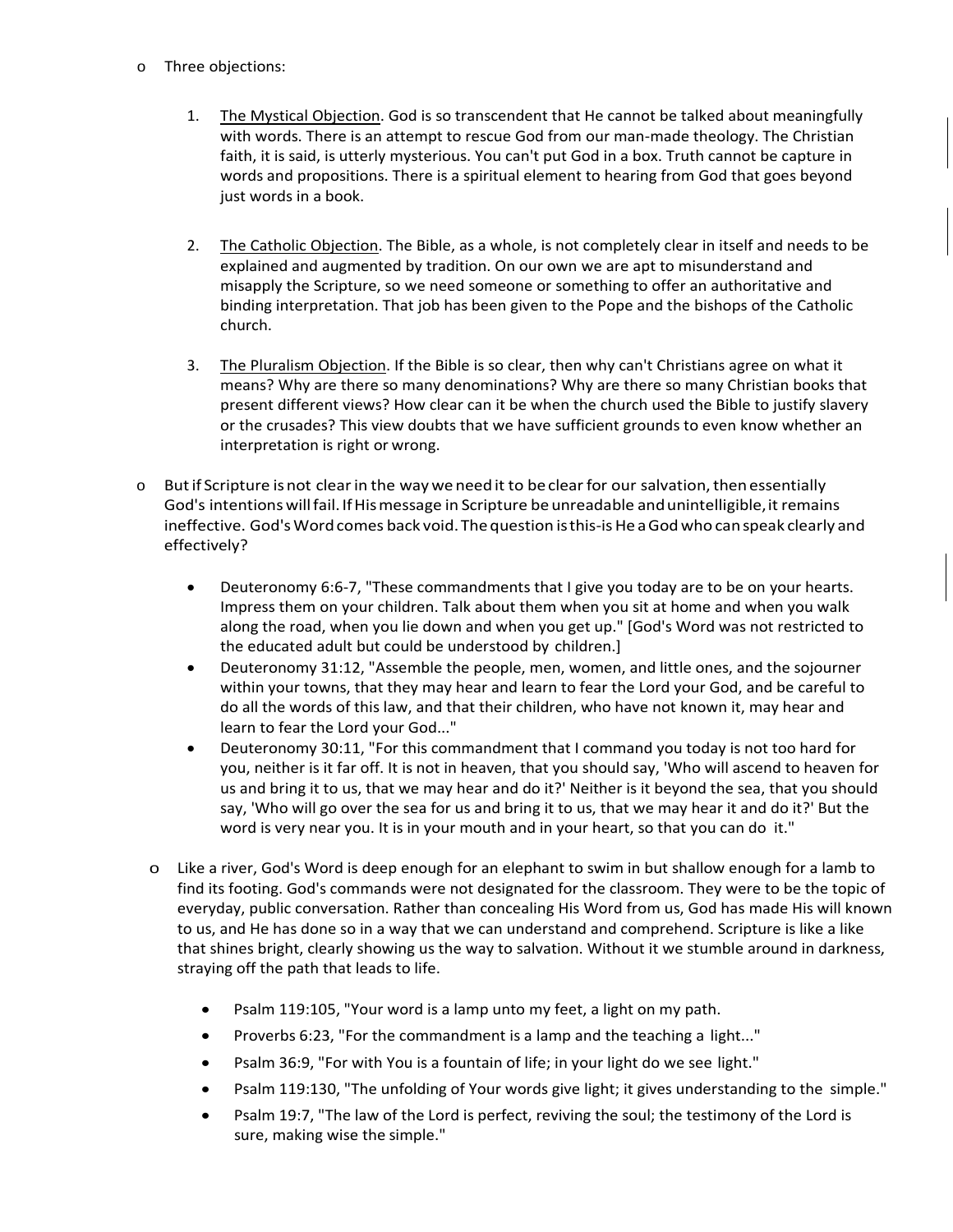- o Clarity is confirmed when you realize who the Bible was writtenfor:
	- Not just the educated, but for the uneducated.
	- Not just for adults, but for their children.
	- Not just to scholars, but for everyone in the church.
	- Not just for Jews, but for non-religious Gentiles aswell.
- **God's speech is enough.** This truth is grounded in sufficiency. It is only because Scripture is authoritative, God- breathed, trustworthy, and clear that we can also say it is sufficient for the Christian life. The Bible is our only inspired, inerrant, and sufficient source of divine revelation which means that Scripture alone is our final authority, and therefore sufficient for faith and practice.
	- o Sufficiencymeansthat allthingsnecessary forsalvationandlivingtheChristianlifeinobedience to God and for His glory are given to us in the Scriptures. The Bible provides believers with all the truth they need for reconciliation with God and for following afterChrist.
	- o Sufficiency also means that we should not be seeking out additional divine words from God. He has given us in Scripture all the divine words we need. The Bible alone teaches a complete Christian worldview that includes what we need to know about God, how to come into a relationship with Him, who Jesus is and what He did for our salvation, and what will happen at the end of history.
		- Matthew 4:4, "But he answered, 'It is written, Man shall not live by bread alone, but by every word that comes from the mouth of God."' [Jesus quoted Deuteronomy 8:3 to show that the words of God were sufficient, even in a time of testing.]
		- Luke 16:29-30, "But Abraham said, 'They have Moses and the Prophets; let them hear them...if they do not hear Moses and the Prophets, neither will they be convinced if someone should rise from the dead."'
		- Romans 15:4, "For whatever was written in former days was written for our instruction, that through endurance and through the encouragement of the Scriptures we might have hope."
		- 2 Timothy 3:14-17, "But as for you, continue in what you have learned and have firmly believed, knowing from whom you learned it and how from childhood you have been acquainted with the sacred writings, which are able to make you wise unto salvation through faith in Jesus Christ. All Scripture is breathed out by God and profitable for teaching, for reproof, for correction, and for training in righteousness, that the man of God may be competent, equipped for every good work."
		- 2 Peter 1:3, "His divine power has granted to us all things that pertain to life and godliness, through the knowledge of Him who called us to His own glory and excellence, by which He has granted to us His precious and very great promises..."
		- 2 Peter 1:16-19, "For we did not follow cleverly devised myths when we made known to you the power and coming of our Lord Jesus Christ, but we were eyewitnesses of His majesty...and we have something more sure, the prophetic word, to which you will do well to pay attention to as a lamp shining in a dark place..."
		- Revelation 22:18-19, "I warn everyone who hears the words of the prophecy of this scroll: If anyone adds anything to them, God will add to that person the plagues described in this scroll. And if anyone takes away from this scroll of prophecy, Gid will take away from that person any share in the tree of life and in the Holy City..."
	- o Sufficiency means that God expects us to be content with what He has told us in the Bible.

Unfortunately, we are always looking for something new-a new vision, a new word, a new revelation. We are living in a day where subjective emotion is more valued than the objective truth of Scripture.

■ The primary and permanent way that God now speaks to His people is through His Word.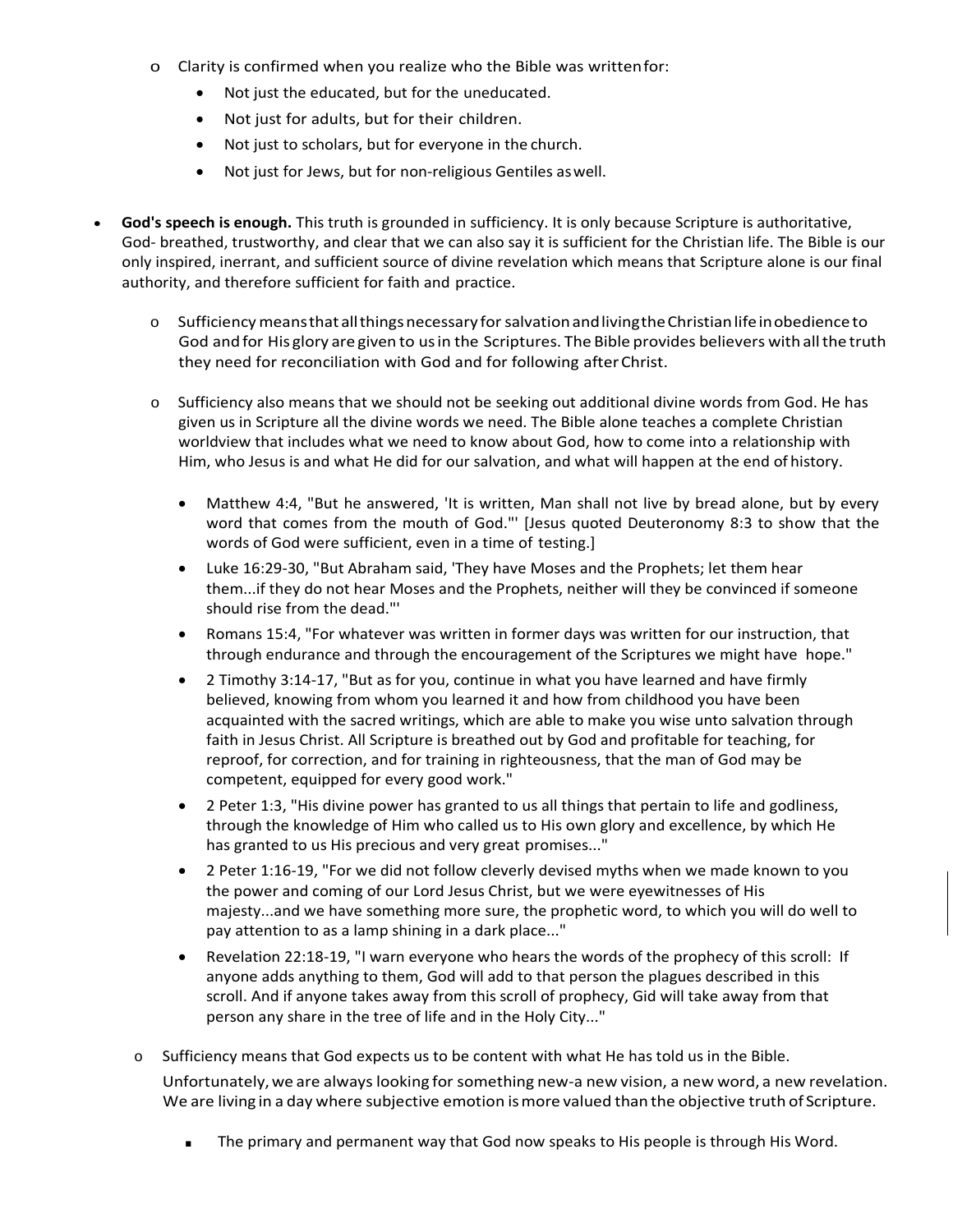- God still speaks to His people, but only through His Word. The days of speaking through dreams and vision and impressions is past; He now speaks through His Son, who guided the writers of the Bible to record His true Word for His people. Since the canon is closed, we are not to expect more revelation to come to us in any form. To do so is to demote the Scripture, not promoteit.
- There is a difference between revelation and application. We don't receive new information from the Lord, but the Spirit who indwells us may show us how to practically apply the word in our lives.
- There is no new revelation but plenty of new application. The Spirit is guiding you here, not speaking to you. God speaks through His Word alone.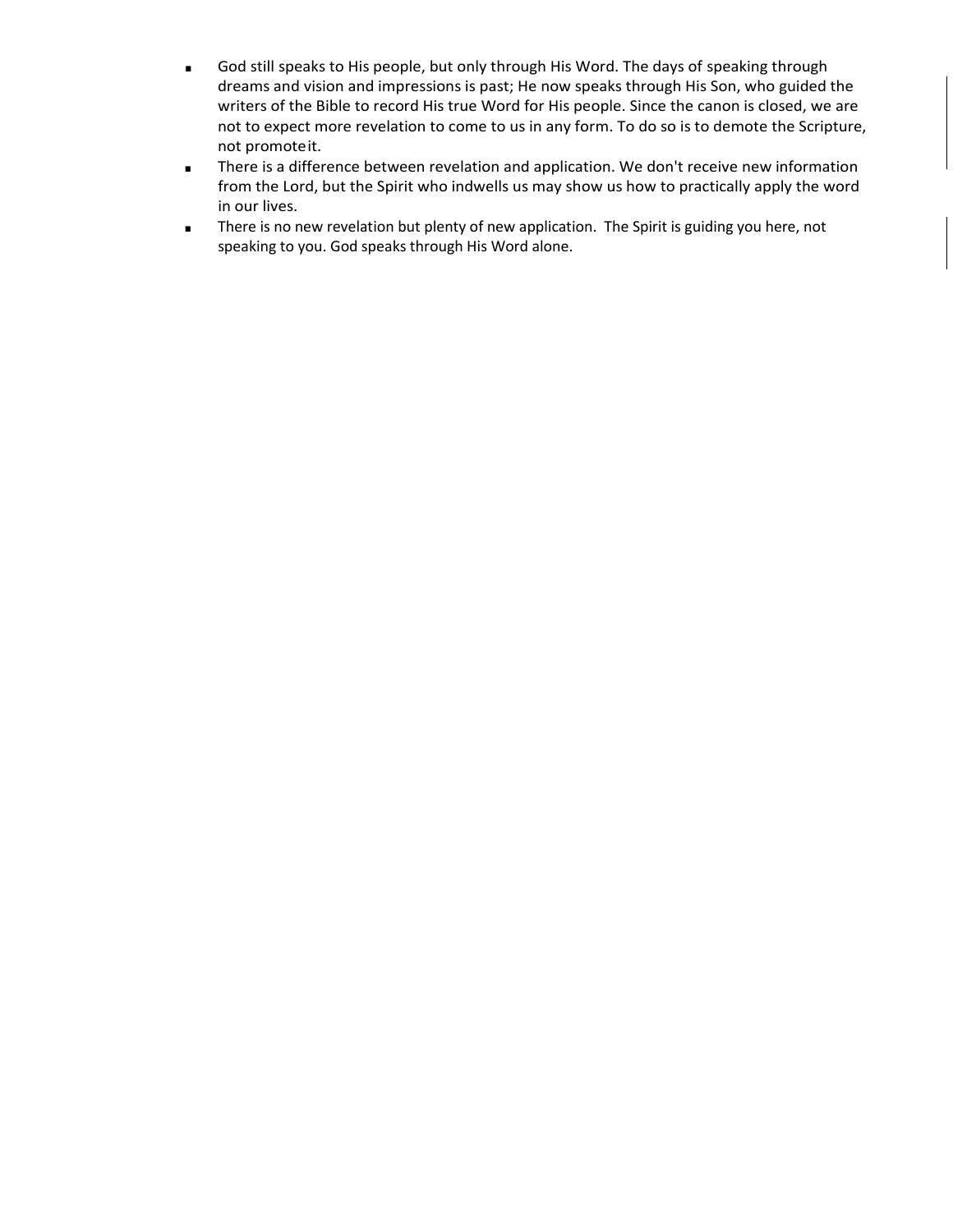# **Denver Baptist Church | Winter Bible Conference**

Session 2 "Can We Trust the Bible?" – Patrick Lowman

- When we hold the Bible in our hands, we are holding a book that that has been written bysome 40 different authors, written over a period of some 1,500 years and representing countries from three different continents including the Middle East, Africa, and Europe.
- o So, can we really trust what is written in the pages of Scripture?
	- $\circ$  Maybe you grew up in a context where the reliability of the Bible was somewhat taken for granted and was never questioned. Or maybe you are somewhat new to the faith and have had questions about the trustworthiness of Scripture.
	- o Maybe you have wondered if the Bible is any different than the Quran or the Book of Mormon or maybe you have heard skeptics talking about how the Bible can't be trusted.
	- $\circ$  Wherever you may be, I hope this little talk will help strengthen your trust in the reliability of the Bible.
	- o Before we begin let me share a quick story about why I believe that this topic is so important for our day and age.

#### **What Does the Bible Claim?**

- o The Bible says of itself that it is the inspired word of God:
	- 2 Timothy 3:16-17 "All Scripture is breathed out by God and profitable for teaching, for reproof, for correction, and for training in righteousness, that the man of God may be complete, equipped for every good work.
	- 2 Peter 1:20-21: "Knowing this first of all, that no prophecy of Scripture comes from someone's own interpretation. For no prophecy was ever produced by the will of man, but men spoke from God as they were carried along by the Holy Spirit."
- o The Bible also claims to be true:
	- Psalm 19:7-9 "The law of the Lord is perfect, reviving the soul; the testimony of the Lord is sure, making wise the simple; the precepts of the Lord are right, rejoicing the heart; the commandment of the Lord is pure, enlightening the eyes; the fear of the Lord is clean, enduring forever; the rules of the Lord are true, and righteous altogether."
	- Psalm 119:160 "The sum of your word is truth, and every one of your righteous rules endures forever."
	- Proverbs 30:5 "Every word of God proves true; he is a shield to those who take refuge in him."
	- Isaiah 40:8 "The grass withers, the flower fades, but the word of our God will stand forever."

In this session I want to briefly touch on four arguments that I think help us to see that the Bible can in fact be trusted as being the very Word of God. We will look at 1. Historical Evidence 2.Prophetic Evidence 3. Resurrection Evidence and 4. Manuscript Evidence. In other words, history, prophesy, the resurrection and the biblical manuscripts all point to the reliability of the biblical text.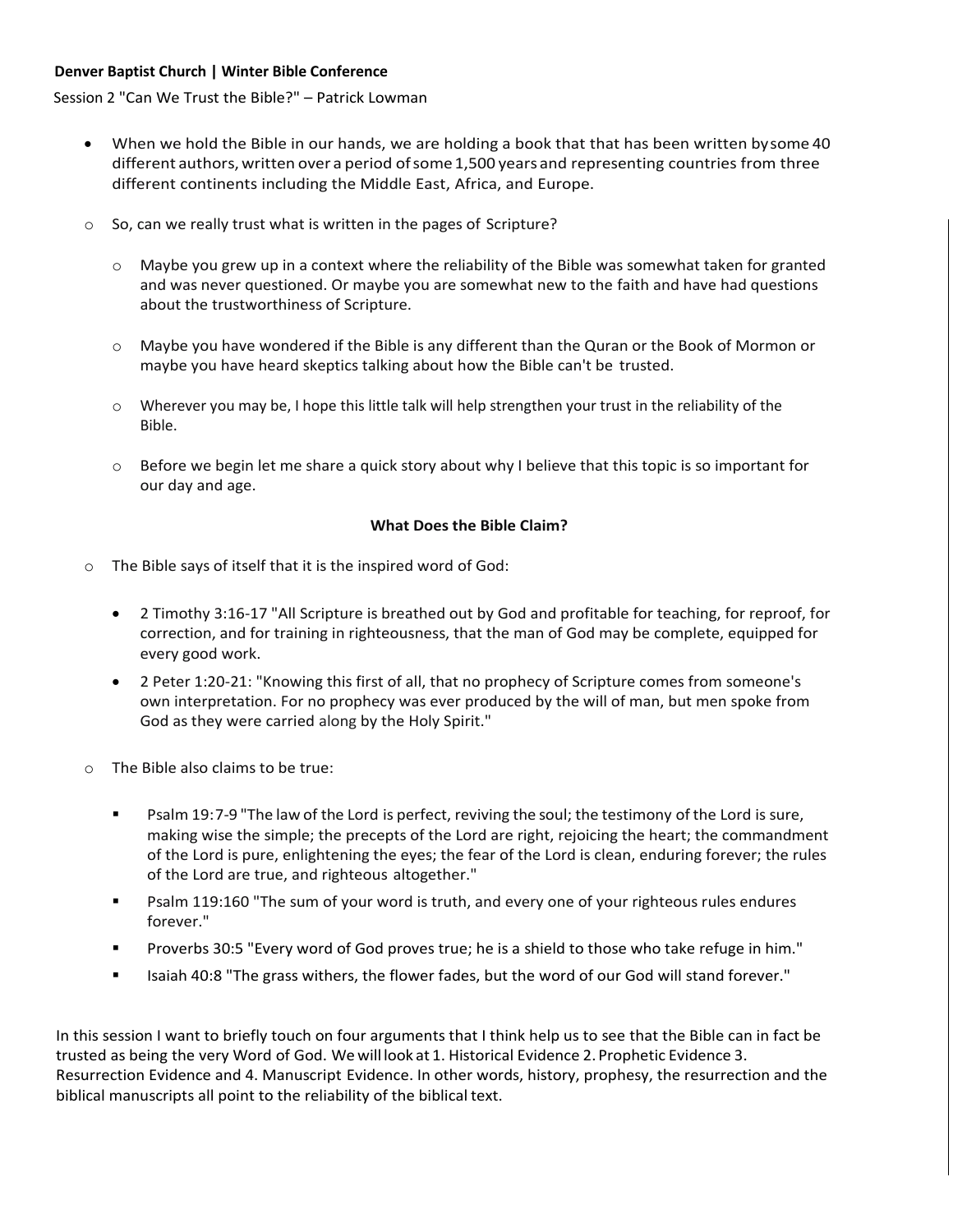# **1. Historical Evidence**

# ➢ **The Old Testament**

- When it comes to historical evidence, there are so many pieces of evidence that could be given to show that the Bible is historically trustworthy.
	- $\circ$  The first piece of historical evidence hastodo with an interesting biblical figure that is involved in an even more interesting biblicalstory.
	- $\circ$  In Numbers 22-24 we read about the story of the prophet Balaam son of Beor, his donkey, and a king named Balak who wants to have Balaam curse the Israelites.
	- $\circ$  This is a fascinating story but also one that skeptics would question its truthfulness.
	- o Interestingly enough, in 1967 at a place called Deir'Allah, Jordan located some 25 miles north of the Plains of Moab, which was a camp site during the Exodus there were found fragmentary inscriptions written in red and black ink.
	- $\circ$  They were written on what is believed to be a plaster wall of a building that was most likely destroyed from an earth quake
	- $\circ$  The Deir 'Allah inscription was written in Aramaic and record a frightening night vision that the prophet Balaam shared with his colleagues (Walter C. Kaiser Jr.).
	- $\circ$  This Balaam was not an Israelite but was used by God to bless instead of curse Israel and was also mentioned in several other places inScripture.
- What does this archaeological evidence show us?

Ithelpstoshowthatthis Balaam son of Beor was not justa fictitious biblical characterthat was made up bythe biblical authors but was a well known prophet living in the area surrounding the Jordan River.

# ➢ **The Tell Dan Stele**

- The Tell Dan Stele was found in 1993 and 1994 in the city of Dan. Before this was found there were no external reference to King David.
	- $\circ$  "For the first time we now had external confirmation for King David and his 'house' [= 'kingdom']. Prior to this time, we had not had such external witness to the reality of his existence; therefore, it was fashionable for minimalists to dismiss the Davidic narratives in the Bible as just so much priestly propaganda created by those in Babylonian exile who needed a heroic figure to provide a sense of national respectability" (Walter C. Kaiser Jr.).
	- $\circ$  The Dan Stele was dated to 841 BC and also referenced 8 other biblical kings' names
	- $\circ$  The Dan Stele makes reference to the defeat of the Israelite kings Jothan and Ahaziah found in 2 Kings 8:28-29

# ➢ **The Amarna Tablets**

- These tablets were found in 1887 by a Bedouin woman. This find contains 382 clay tablets with Babylonian writing on them containing diplomatic correspondence addressed to Pharaoh, giving a rare glimpse into the conditions of the mid-fourteenth century BC around the time of Israel's invasion of Canaan (Kaiser).
	- $\circ$  "Some 106 of these letters were from Canaanite kings begging Pharaoh to help them find relief from these invaders...The call was for Pharaoh to come to Canaan to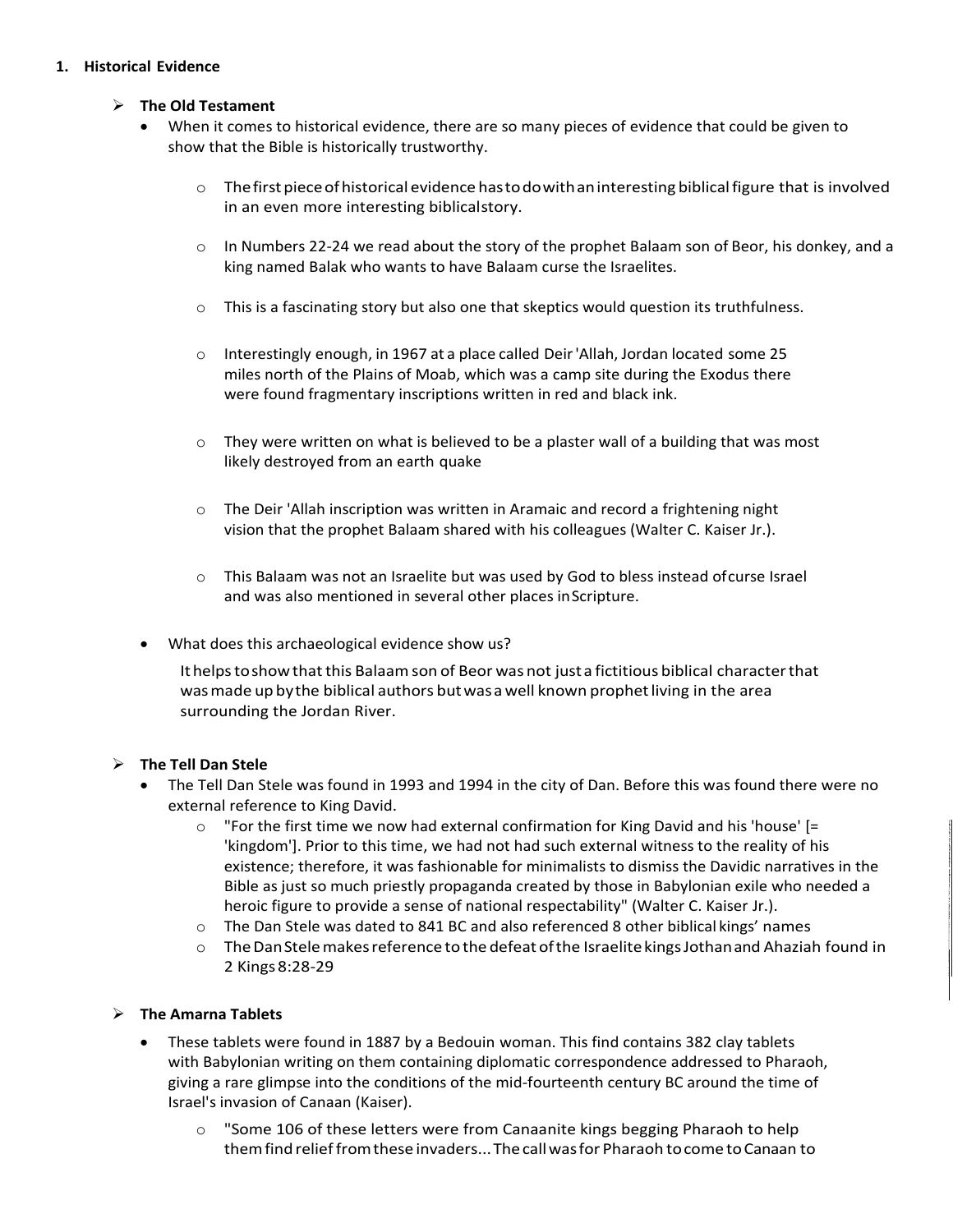deliver the Canaanites from these troublesome Habiru; this is what triggers the possible reference tothe Israeliteswhowere enteringCanaan at thissame time" (Kaiser).

# ➢ **The New Testament**

- To begin with I think it is helpful to mention a few versesfrom the New Testament that show us the claims of historical reliability.
	- o Luke 1:1-4; 2 Peter 1:16; 1 John 1
	- $\circ$  Like the Old Testament, the New Testament has many examples that we could point to in order to show that the New Testament is historically reliable.

# ➢ **Three 1st Century Historical Writers**

- Because there are so many things we could point to, let's limit our findings to three historical authors who were not Christians but whose writings help to show that what the NT claimed is historically reliable.
	- o Cornelius Tacitus
		- Born circa AD 56 and held a series of Roman offices including being a senator and a consul (Peter J.Williams).
		- In his writings, Tacitus tells the story of how Nero (who most likely set Rome on fire) blamed it on the Christians which led to mass persecution.
		- Tacitus writes: "But neither human help, nor gifts from the emperor, nor all the ways of placating Heaven, could stifle scandal or dispel the belief that the fire had taken place by order [of Nero]. Therefore, to scotch the rumor, Nero substituted as culprits, and punished with the utmost refinements of cruelty, a class of men, loathed for their vices, whom the crowd called Christians. Christus, the founder of the name, had undergone the death penalty in the region of Tiberius, by sentence of the procurator Pontius Pilate, and the pernicious superstition was checked for a moment, only to break out once more, not merely in Judaea, the home of the disease, but in the capital [Rome] itself, where all things horrible or shameful in the world collect and become fashionable."
		- Peter J. Williams points out how reading the writings of men such as Tacitus we learn several things:
			- 1. We learn that Tacitus did not like Christians. He refers to Christians as a "disease."
			- 2. Tacitus says that it was the crowd who gave them the name Christian and not the followers themselves: "a class of men, loathed for their vices, whom the crowd called Christians." This is affirmed in Acts 11:26 "And at Antioch the disciples were first called Christians."
			- 3. Tacitus writes that Christ was put to death while Tiberius was emperor: "Christus, the founder of the name, had undergone the death penalty in the region of Tiberius." This would have been between Ad 14 and AD 37 (see. Lk. 3:1-2).
			- 4. He says that this took place while Pontius Pilate was ruling in Judaea: which would have been between AD 26-36.
			- 5. Tacitus tells us where Christianity started out (Judaea) and where it spread to (Rome) which agrees with the NT.
	- o Pliny the Younger
		- Born in AD 61/62 and died in AD 111.
		- He held public offices and became governor of Bithynia and Pontus which was a region in northwest Turkey.
		- In a famous letter written to the Emperor Trajan, Pliny wanted counsel in how to deal with the Christians.
		- This letter has some fascinating historical details that help to shine light on what was taking place in the Roman Empire during the 1st and 2nd centuries.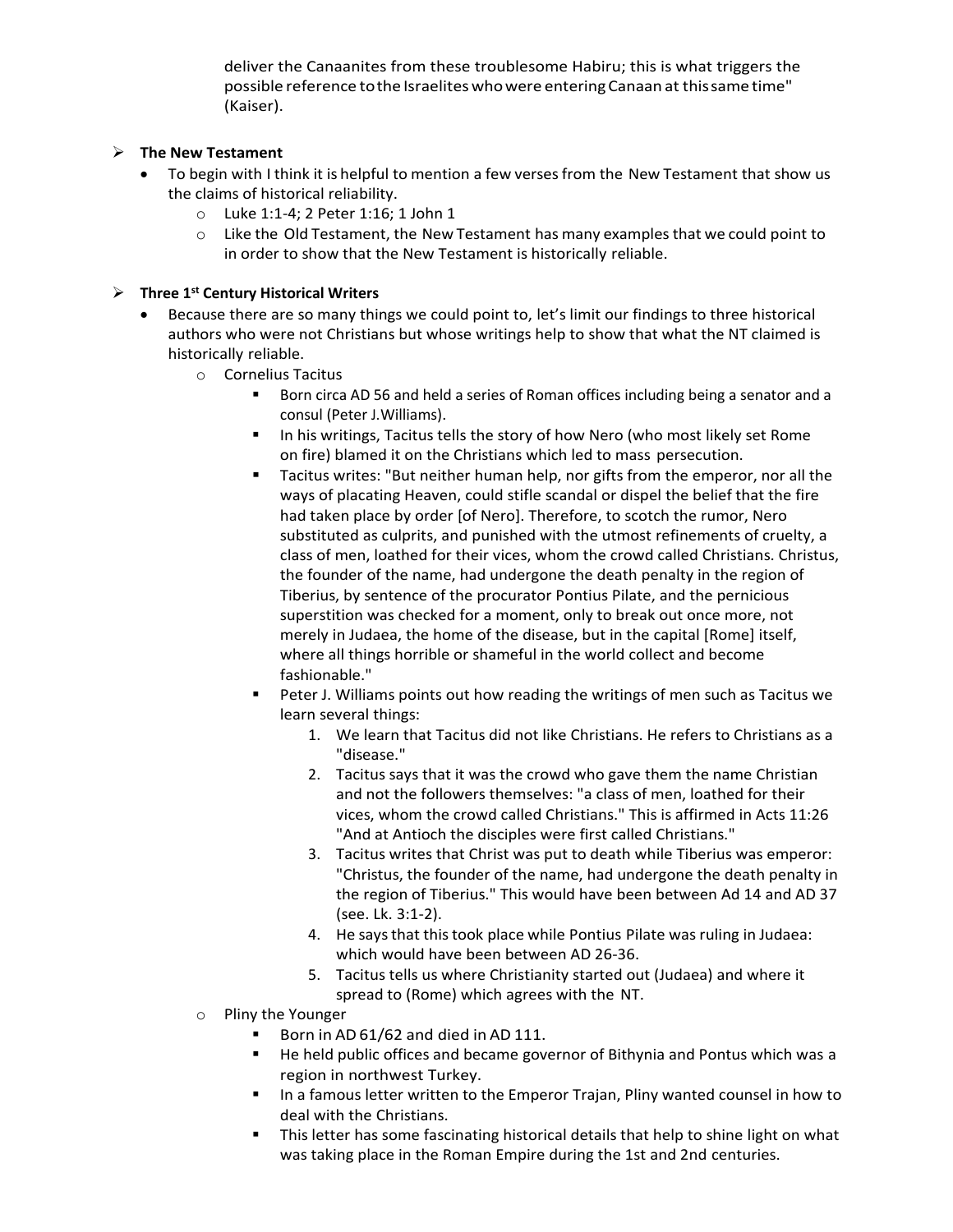- Pliny writes: "For this contagious superstition is not confined only to the cities, but has also spread through the villages andrural districts. Itseems possible, however, to check and correct this. It is certain at least that the temples, which had almost become deserted, are nowbeginning tobevisited again; and the sacred rites,after alonginterlude, are again beingrevived.There isageneral demand for sacrificial animals, for which up to now only rarely were purchasersfound."
- What can we learn from this?
	- 1. We already learned that Tacitus wrote of the "vast number" of Christians in Rome and here Pliny the governor of Buthynia is writing the Emperor, telling him that there are so many people becoming Christians that the temples were becoming deserted and there "rarely were purchasers found" to buy sacrificial animals.
	- 2. This interestingly enough brings to light what is happening in Ephesus in Acts 19:21-41.
	- 3. Pliny also wants Trajan's thoughts on how he is handling (persecuting) the Christians.
	- 4. Trajan's response is that Pliny's punishment is proper and one way to know if the Christians have denounced their faith is if they give proof "by adorning our gods, he shall be pardoned on ground of repentance." In order to know that these people were not Christians, they had to worship Roman gods.
	- 5. This goes to show that Christians believed in the worship of one God and so much so that they were willing to die for thatbelieve.
	- 6. Polycarp a disciple of John and an early Christian leader AD 65-155 when pressed by the Romans to worship Caesar and burn incense to him would not do it.
	- 7. Before being burned at that stake said, "Eighty and six years I have served Him, and He hath done me no wrong. How can I speak evil of my King who saved me?"
- o Flavius Josephus
	- Born around AD 37 or 38 and died sometime after AD 111.
	- He was the commander of the Jewish forces in Galilee during the initial rebellion against Rome in AD 66.
	- He was captured by the Romans in AD 67 and later became a Roman citizen.
	- Josephus is well known for his historical writings such as Jewish Wars, Jewish Antiquities, Life of Josephus.
	- Jewish Antiquities writes of Jesus Christ as well as John the Baptist.
		- In Jewish Antiquities Josephus writes: "[Ananus] convened the judges of the Sanhedrin and brought before them a man named lames, the brother of Jesus who was called the Christ, and certain others. He accused them of having transgressed the law and delivered them up to be stoned."
		- This affirms the biblical teaching of Matthew 13:55 and Mark 6:3 that Jesus had a brother named James.
		- Think about this too, James grew up in the same house as Jesus and something led him to believe that his Brother, Jesus actually is who He said that He is. God inthe flesh who died on a Roman cross and raised from thedead.
		- He believed this to the point of death by stoning.

# **2. Prophetic Evidence**

- $\circ$  There are many, many, fulfilled prophecies that we could point to that show that the Bible can be trusted as the Word of God.
- o Micah 5:2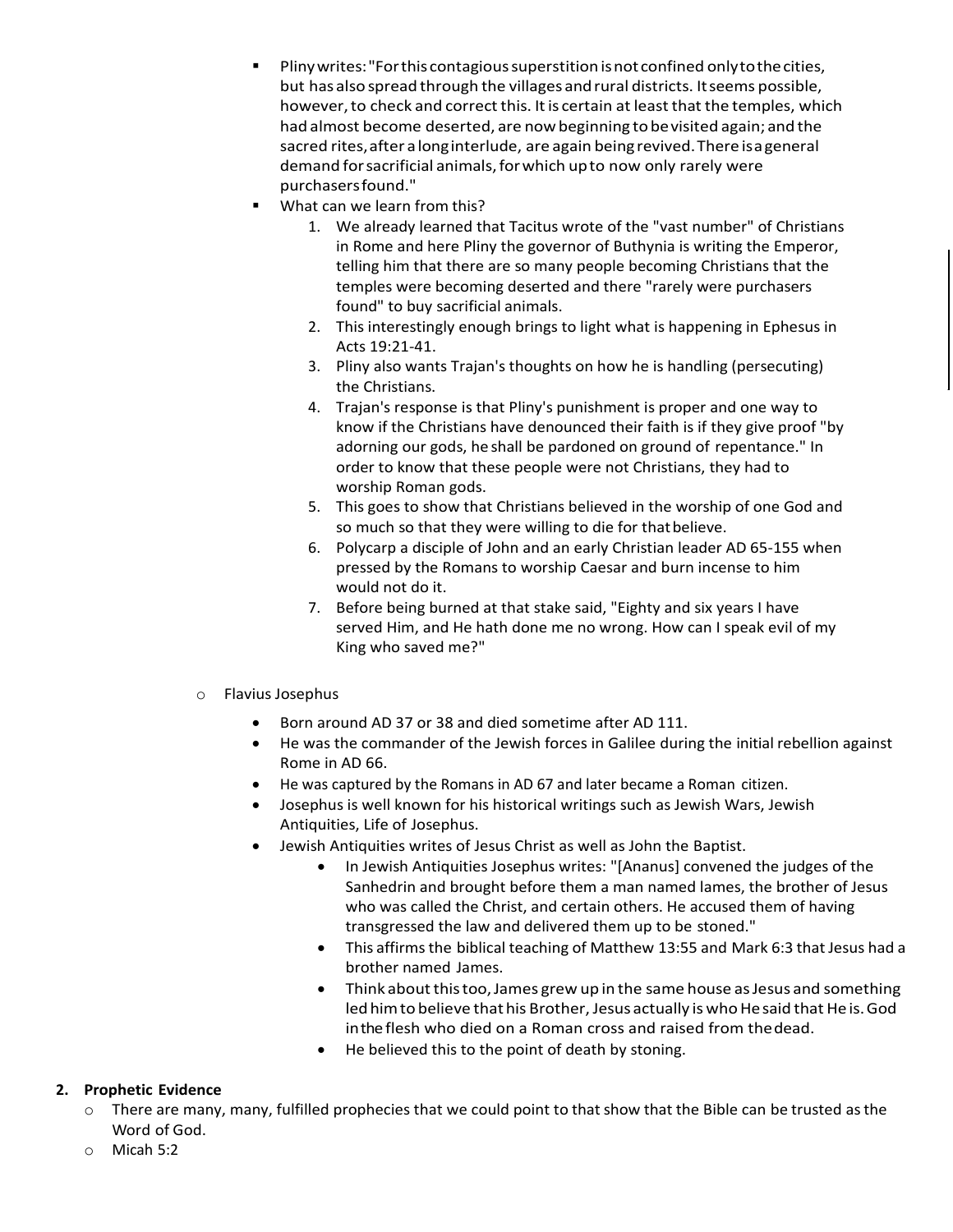- Here an Old Testament prophet is writing around 700 years before the birth of Jesus making exact prophetic claims about the birth of the Messiah.
- "But you, 0 Bethlehem Ephrathah, who are too little to be among the clans of Judah, from you shall come forth for me one who isto be ruler in Israel, whose coming forth is from old, from ancient days" Micah 5:2.
- The prophecy was given around 700 B.C.
- Copies of manuscripts of this text easily date before the birth of Christ.
- "Micah's prophecy of Christ's birth was so well known that when King Herod sought the location of the Savior's birth, his royal scholars referred to it without hesitation: "In Bethlehem of Judea, [who] are by no means least among the rulers of Judah, for from you shall come a ruler who willshepherd my people Israel" (Matt. 2:5-6) Richard D. Phillips
- And this One who is to be born in Bethlehem, His "coming forth is from of old, from ancient days."
- $\circ$  Isaiah 7:14: "Therefore the Lord himself will give you a sign. Behold, the virgin shall conceive and bear a son, and shall call his name Immanuel."
	- This prophecy is quoted in Matthew 1:22-23 as being fulfilled in the birth of Jesus: "All this took place to fulfill what the Lord had spoken by the prophet: 'Behold, the virgin shall conceive and bear a son, and they shall call his nameImmanuel."'
	- Zechariah around 520 BC tells usthat the King iswill come humble and on a donkey: "Rejoice greatly, 0 daughter of Zion! Shout aloud, 0 daughter of Jerusalem! Behold, your king is coming to you; righteous and having salvation is he, humble and mounted on a donkey, on a colt, the foal of a donkey" Zechariah 9:9.
	- This is affirmed in Matthew, Mark. Luke, andJohn
	- The prophet Isaiah, writing 700 years before Jesus's earthly ministry, writes very clearly of the crucifixion of Jesus in Isaiah 52:13-53:12
	- Some call this passage the gospel according to Isaiah.
	- Others say that it is as if Isaiah wrote this text at the foot of the cross.
	- Isaiah says:
		- $\circ$  His appearance was so marred beyond human semblance, and his form beyond that of the children of mankind.
		- $\circ$  He was despised and rejected by men, a man of sorrows and acquainted with grief.
		- o He has borne our griefs and carried our sorrows.
		- $\circ$  He was pierced for our transgressions; he was crushed for our iniquities; upon him was the chastisement that brought us peace, and with his wounds we are healed.
		- o He was oppressed, and he was afflicted, yet he opened not his mouth.
		- $\circ$  He was like a lamb that is led to the slaughter; and like a sheep that before its shearers is silent, so he opened not his mouth.
		- $\circ$  He was cut off out of the land of the living, stricken for the transgression of my people.
		- $\circ$  They made his grave with the wicked and with a rich man in his death, although he had done no violence, and there was no deceit in his mouth.
		- $\circ$  He poured out his soul to death and was numbered with the transgressors; yet he bore the sin of many and makes intercession for the transgressors.
		- $\circ$  Well known Christian apologist Lee Strobel tells the story about a guy who wrote down Isaiah 52:13-53:12 and had people who were unbelievers in his office read it and tell him what it was talking about.
		- $\circ$  Many said that this was talking about the crucifixion of Jesus. What is fascinating is that these weren't necessarily Christians, but they understood what this text from the prophet Isaiah was writing about some 700 years prior to the crucifixion.
		- $\circ$  Some 400 years before crucifixion was even created as a form of the death penalty, king David wrote: "Many bulls encompass me; strong bulls of Bashan surround me; they open wide their mouths at me, like a ravening and roaring lion. I am poured out like water, and all my bones are out of joint; my heart is like wax; it is melted within my breast; my strength is dried up like a potsherd, and my tongue sticks to my jaws; you lay me in the dust of death. For dogs encompass me; a company of evildoers encircles me; they have pierced my hands and feet-- I can count all my bones-- they stare and gloat over me; they divide my garments among them, and for my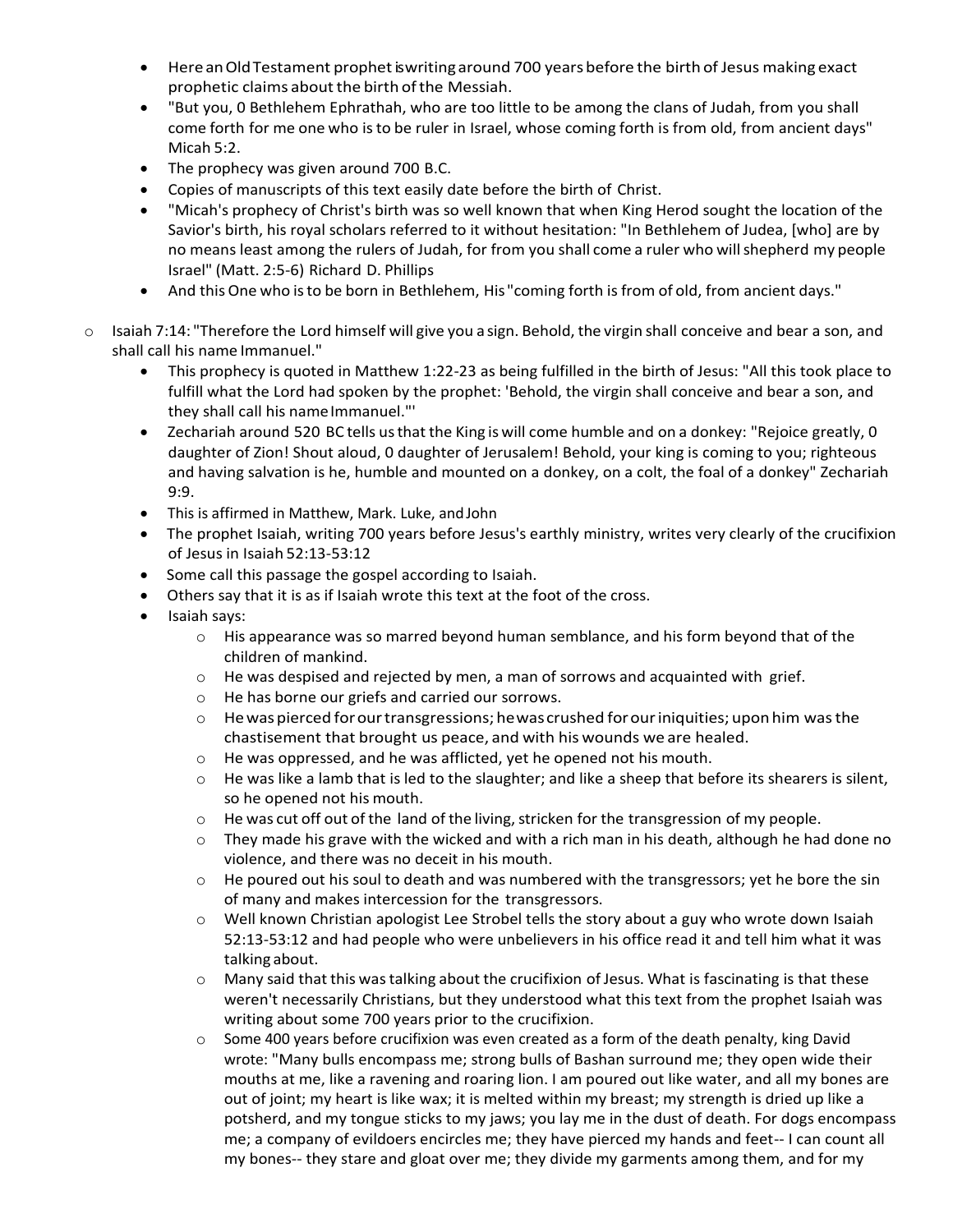clothing they cast lots" Psalm 22:12-18.

 $\circ$  Like Isaiah, these words from the psalmist paint a vivid and clear picture of the crucifixion. To deny these prophetic words is to not take the evidence seriously.

# **3. Resurrection Evidence**

- One of the greatest arguments Christians have for the existence of God, the truthfulness of the Christianity, the deity of Christ and the reliability of the Bible is the resurrection of Jesus.
- If this Jesus of Nazareth really was who He claimed to be, died on a Roman cross and rose from the dead on the third day. then what He claimed has to be taken seriously.
- Unfortunately, we do not have the time needed to give credible arguments for the resurrection. Even so, let me assure you there is fantastic evidence that Jesus of Nazareth:
	- 1. Claimed to be God incarnate
	- 2. Died by Roman crucifixion
	- 3. Was buried in a borrowed tomb
	- 4. Rose bodily from the dead on the third day
	- 5. Was seen by more than 500 after his resurrection
	- 6. As a result hisfollowers lives as well as enemies such as Paul was drastically changed, so much so that they would die for their belief
- What does Jesus have to say about the Bible?
	- In John 5:39 Jesus referred to the OT as the Scriptures and claimed that they bear witness about Him.
	- Jesus affirmed the three divisions of the Hebrew Bible; the Law, Prophets, and the Psalms in Luke 24:44: "Then he said to them, 'These are my words that I spoke to you while I was still with you, that everything written about me in the Law of Moses and the Prophets and the Psalms must be fulfilled."'
	- Jesus made reference to 14 different OT books including: Genesis, Exodus, Deuteronomy,1 Samuel, 1 Kings, Psalms, Isaiah, Daniel, Hosea, Jonah, Zechariah, Malachi.
	- Jesus believed that OT people such as Abraham, Isaac, Jacob, David, Solomon, Elijah, Elisha, Zechariah, and Jonah really existed and that the stories told of them were true such as:
	- David eating the bread of Presence (Matt. 12:3-4)
	- Manna in the wilderness (In. 6:31)
	- The story of Lot and his wife (Lk.17:32)
	- Destruction of Sodom and Gomorrah (Matt.10:14-15)
	- Jonah and the great fish (Matt. 12:40)

# **4. Biblical Manuscript Evidence**

- Since we do not currently have any original copies (autographs) from the biblical authors, how reliable are the copies we do have?
- Let's first take a look at the Old Testament.
	- o Until 1947 the earliest OT manuscripts we had were from around the late 900's AD.
	- $\circ$  That changed in 1947 when a shepherd boy was tending to his sheep in the area of the Dead Sea.
	- $\circ$  He was throwing rocks into caves and one of the rocks made a weird sound when it broke a clay jar inside one of the caves.
	- o Little did he know, that cave and the surrounding caves contained what came to be known as the Dead Sea Scrolls which dated back to copies of Old Testament manuscripts 1,200 years older than anything we had before then.
	- $\circ$  The scrolls contained a copy almost in its entirety of the book of Isaiah dating back to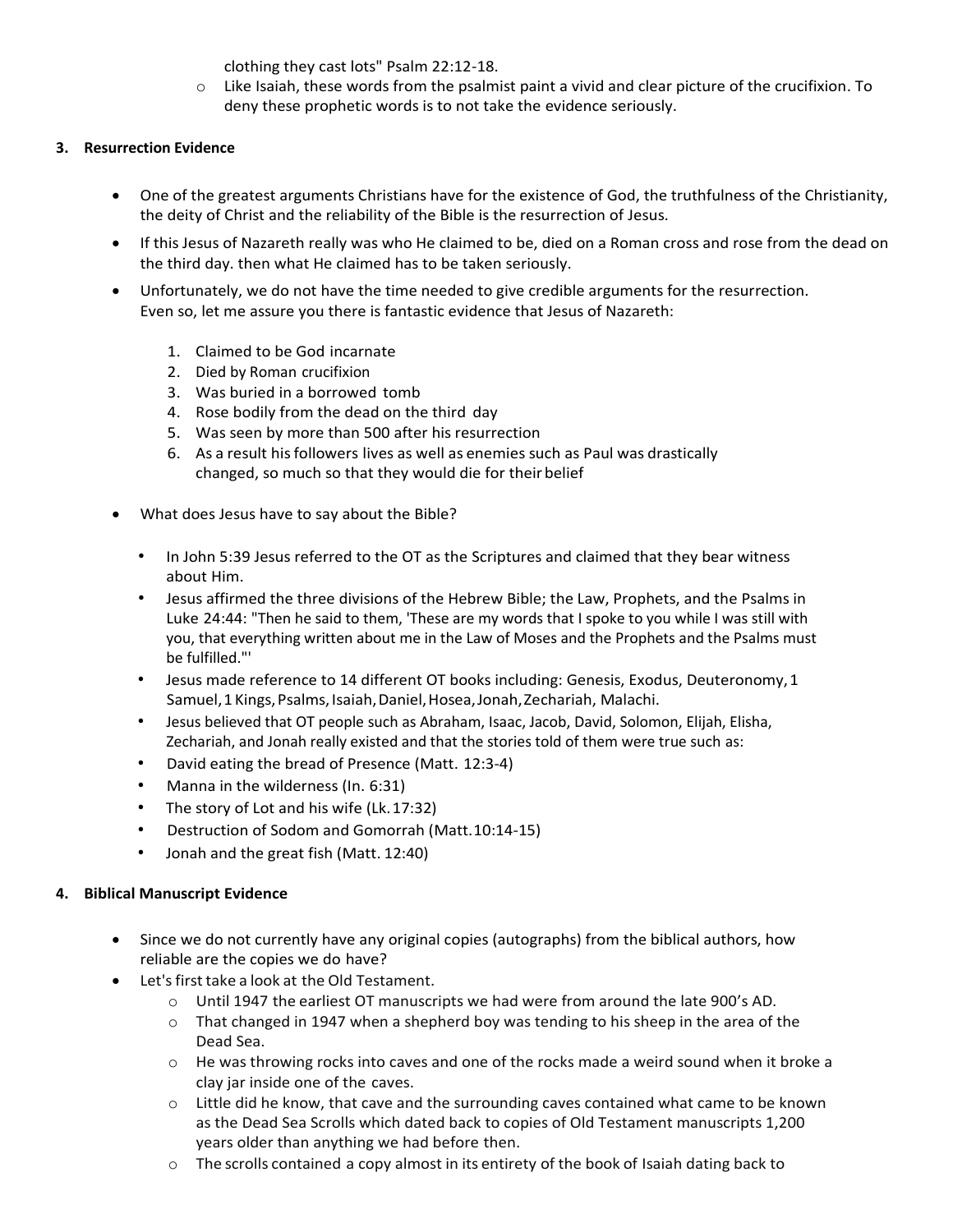around 200 BC.

- $\circ$  There were over 400 documents found with about 100 of them being biblical texts containing every book in the OT except Esther (F.F. Bruce & J.J Scott).
- o This find sent shock waves throughout biblical scholarship which brought light to the reliability of the OT.
- The New Testament.
	- o Currently we have around 5,800 Greek manuscripts of the New Testament.
	- $\circ$  The earliest Greek manuscript we currently have is the John Rylands Papyrus of the gospel of John known as P52 which is dated to around AD 125-130 plus or minus 25 years.
	- o This manuscript contains parts of seven lines from John 18:31-33 on the front and parts of seven lines from verses 37-38 on the back.
	- o We have around 5,800 Greek New Testament manuscripts which contain more than 2.6 million pages.
	- $\circ$  If we took the NT and OT manuscripts and combined them, there are more than 66,000 manuscripts and scrolls (McDowell).
	- o New Testament scholar Dan Wallace explains that if we stacked the extant manuscripts of the average classical writer, they would be about 4ft tall. If we stacked the NT manuscripts, we would have a stack more than 1 mile high. Astack of OT manuscripts would be1.5 miles high. So, a stack of manuscripts for the entire Bible would be some 2.5 mileshigh.
	- o F. F. Bruce sums it up well when he writes, "There is no body of ancient literature in the world which enjoys such a wealth of good textual attestation as the New Testament."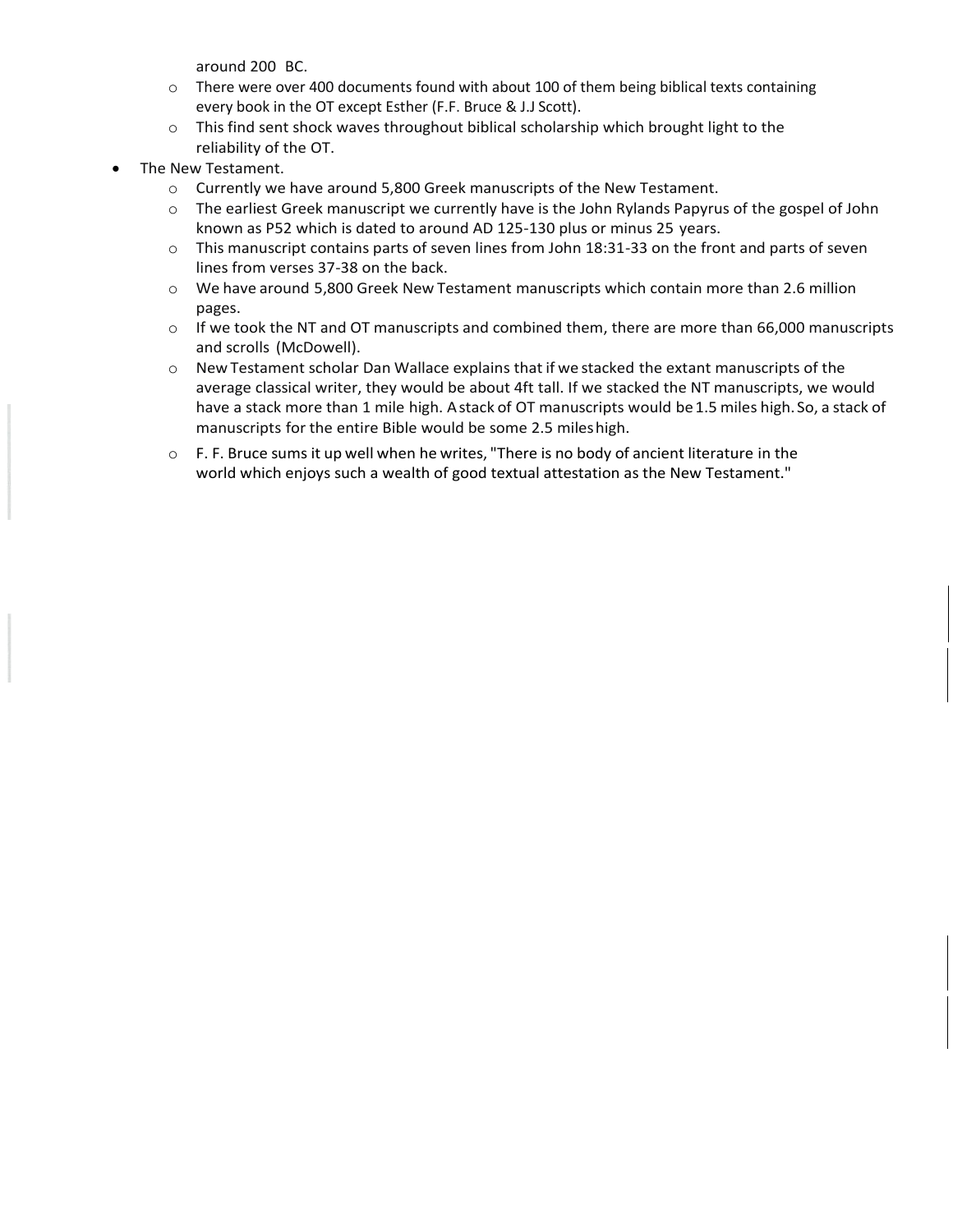# **Denver Baptist Church | 2021 Winter Bible Conference**

Session 3 "How to Read the Bible" – Chris Griggs

## **1. Benefits of Bible Reading**

- o The Word is able to make you wise for salvation-do you know what you believe about Christianity? Do you ever wonder if you are a believer or if you have saving faith? If you don't know exactly what you believe, the best place to begin is by reading the Bible.
	- 2 Timothy 3:15, "But as for you, continue in what you have learned and have firmly believed, knowing from whom you learned it, and how from childhood you have been acquainted with the sacred writings, which are able to make you wise unto salvation through faith in Jesus Christ."
- The Word is able to help you know the truth and recognize what is false. The best way to recognize false teaching isto be well-acquainted with what istrue. You cannot afford to take other people's word for what is true about the Bible. We need to be more like the Bereans.
	- Acts 17:11, "Now, the Jews were more noble than those in Thessalonica; they received the word with all eagerness, examining the Scriptures daily to see if these things were so."
	- 1 Timothy 6:20-21, "O Timothy, guard the deposit entrusted to you. Avoid the irreverent babble and contradictions of what is falsely called 'knowledge,' for by professing it some have swerved fromthe faith."
	- 2 Timothy 4:3-4, "For the time is coming when people will not endure sound teaching, but having itching ears they will accumulate for themselves teachers to suit their own passions, and will turn away from listening to the truth and wander off into myths."
- $\circ$  The Word is able to grow your relationship with God. All relationships take time to build. Reading the Bible on a daily basis allows us the opportunity to get to know God-what He cares about, who He loves, what He desires, how He works, what He is doing, what He has promised.
- $\circ$  The Word is able to help you fight temptation. We all struggle with sin. The Bible is full of imperfect peopleliars, adulterers, murderers, and idolaters. The Bible also illuminates our lean towards sin. Being in the word on a daily basis strengthens our minds and prepares out hearts for the battle againstsin.
	- Hosea 4:6, "My people are destroyed for a lack of knowledge..."
	- Ephesians 6:17, "...take up the helmet of salvation, and the sword of the Spirit, which is the word of God..."
	- Psalm 119:11, "I have stored up Your word in my heart, that I might not sin against You."
- o The Word is able to provide revival, wisdom and joy. Are you weary? Confused? In need of some wisdom?
	- Psalm 19:7-11, "The law of the Lord is perfect, reviving the soul; the testimony of the Lord is sure, making wise the simple; the precepts of the Lord are right, rejoicing the heart; the commandment of the Lord is pure, enlightening the eyes...more to be desired are they than gold, even much fine gold; sweeter also than honey and drippings of the honeycomb. Moreover, by them is your servant warned; in keeping them there is great reward."
	- Psalm 119:28, "My soul melts away for sorrow; strengthen me according to Yourword!"
	- Psalm 119:98-100, "Your commandment makes me wiser than my enemies...! have more understanding than all my teachers, for Your testimonies are my meditation...! understand more than the aged, for I keep Your precepts."
	- Psalm 119:111, "Your testimonies are my heritage forever, for they are the joy of my heart."
- o The Word is able to nourish yoursoul.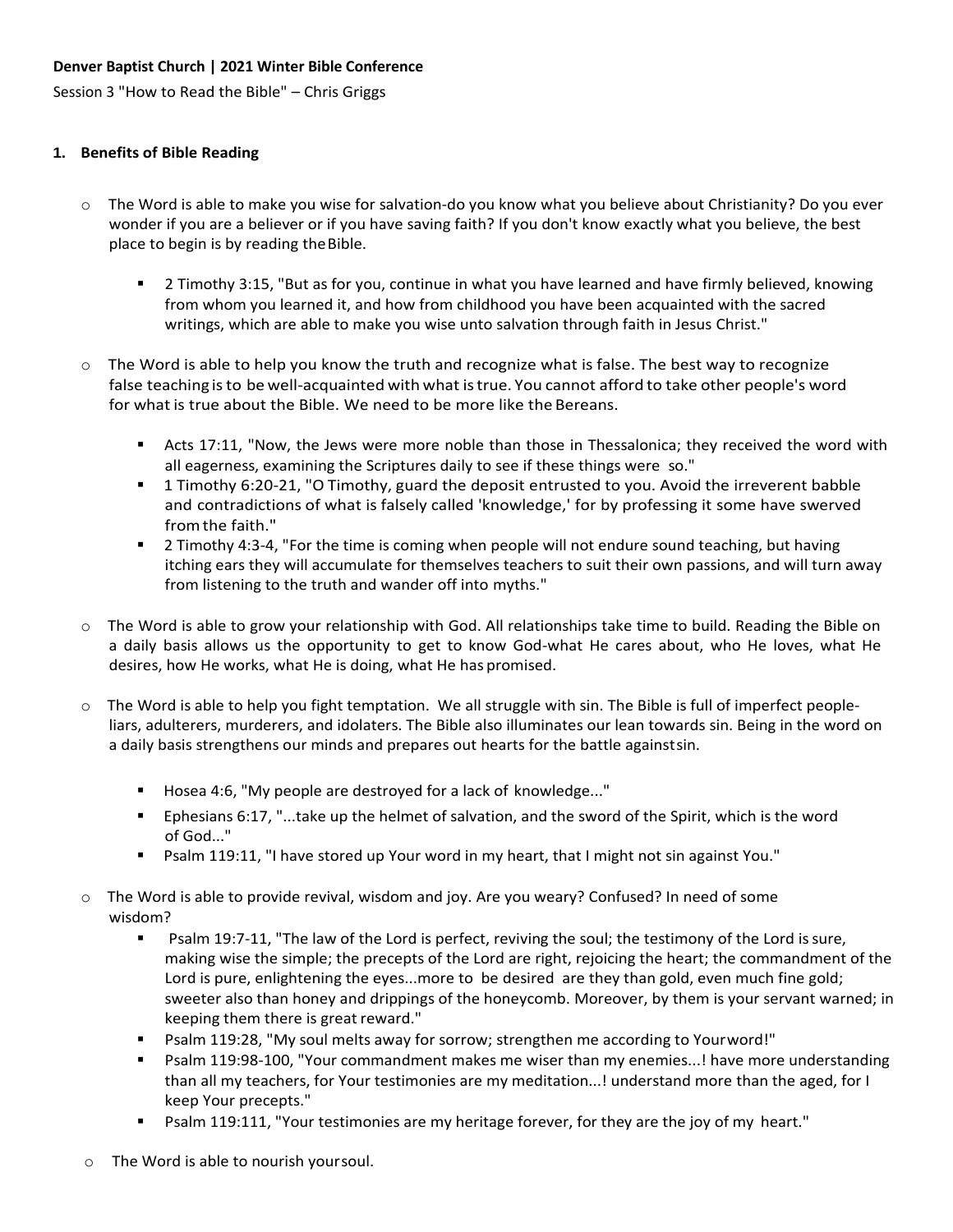- Psalm 1:1-3, "Blessed is the man who walks not in the counsel of the wicked, nor stands in the way of sinners, nor sits in the seat of scoffers; but his delight is in the law of the Lord, and on His law he meditates day and night. He is like a tree planted by streams of water that yields its fruit in its season and its leaf does not wither."
- o The Word is able to provide comfort. Everyone suffers. The best way to prepare our hearts for trials is to fill our minds with the Word of God. Knowing God's promises helps us put our hope in God and find comfort for our souls in times of hardship and distress.
	- Psalm 119:50, 52, "This is my comfort in my affliction, that your promise gives me life...when Ithink of Your rules from of old, I take comfort, 0 Lord."
- $\circ$  The Word is able to fill you with hope and remind us of His promises.
	- Romans 15:4, "For whatever was written in former days was written for our instruction, that through endurance and through the encouragement of the Scriptures we might have hope."

# **2. How to Read Your Bible**

Some foundational issues:

■ You need a good translation.

| Word-for-Word:       | Seeks to capture the precise wording of the original text; ESV, CBS KJV, NKJV,<br><b>NASS</b>                                                                                                                              |
|----------------------|----------------------------------------------------------------------------------------------------------------------------------------------------------------------------------------------------------------------------|
| Thought for Thought: | Attempts to convey the full nuance of each passage by interpreting<br>Scriptures entire meaning and not just the individual words. NIV, NLT, CEV                                                                           |
| Paraphrased:         | Puts the emphasis on readability, so it pays even less attention to specific word<br>patterns in an attempt to capture the poetic or narrative essence of a passage.<br>The Message, The Living Bible, The Amplified Bible |

- You need a dedicated space-quiet, comfortable, well-lighted, ability to write.
- You need a plan.
- The Bible is not about you. It is not primarily prescriptive, but descriptive. So many people come to the Bible to find out what they are supposed to do...but it isn't primarily about that. It is about what God has done for you. If you don't get this, you will read the Bible wrongly.
- From Tim Keller: Jesus is the true and better **Adam** who passed the test in the garden and whose obedience is imputed to us. Jesus is the true and better **Abel** who, though innocently slain, has blood now that cries out, not for our condemnation, but for acquittal.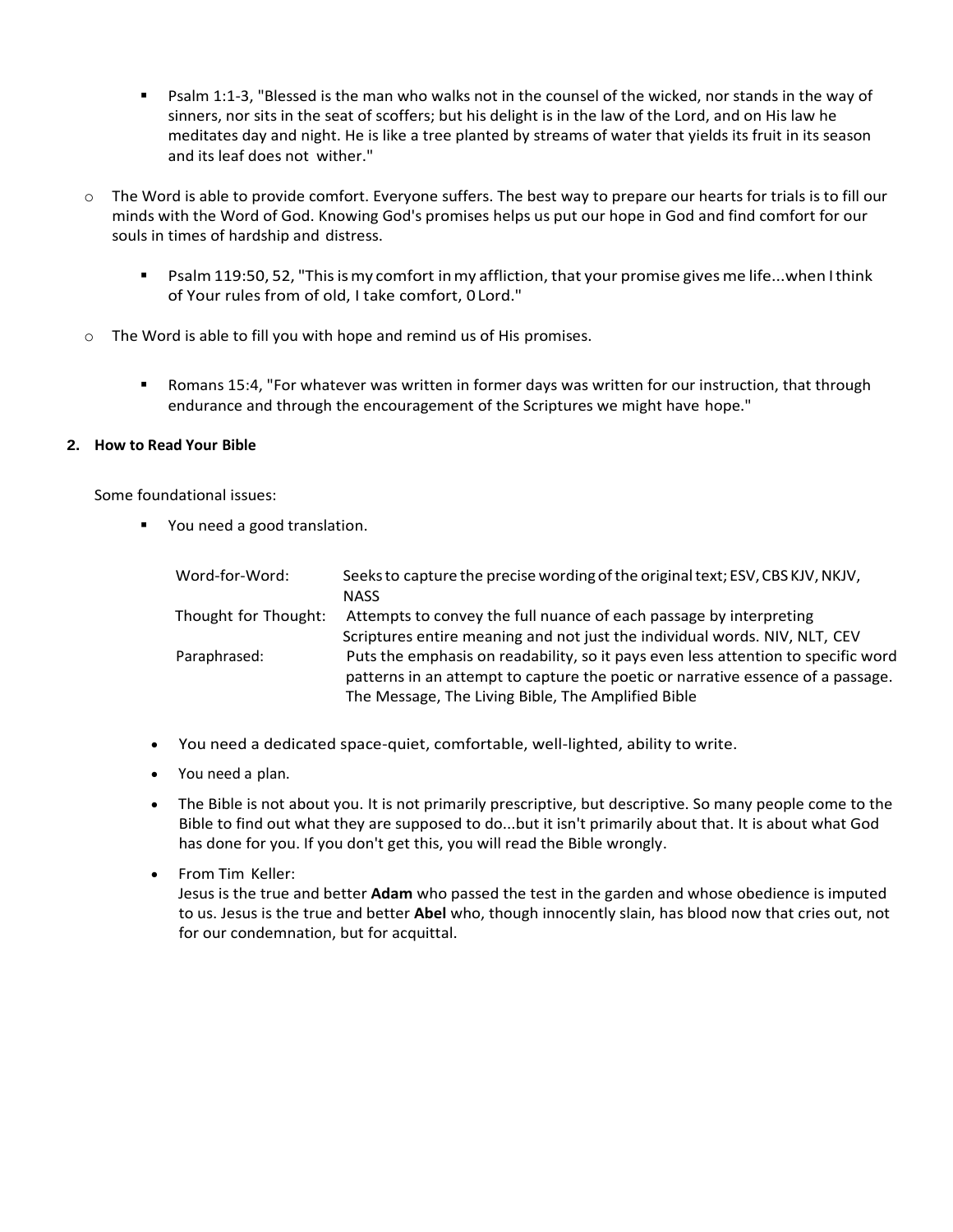Jesusisthetrueandbetter**Abraham** whoanswered thecallofGodto leaveallthe comfortable and familiar and go out into the void not knowing wither he went to create a new people of God.

Jesus is the true and better **Isaac** who was not just offered up by his father on the mount but was truly sacrificed for us. And when God said to Abraham, "Now I know you love me because you did not withhold your son, your only son whom you love from me," now we can look at God taking his son up the mountain and sacrificing him and say, "Now we know that you love us because you did not withhold your son, your only son, whom you love from us."

Jesus is the true and better **Jacob** who wrestled and took the blow of justice we deserved, so we, like Jacob, only receive the wounds of grace to wake us up and discipline us.

Jesus is the true and better **Joseph** who, at the right hand of the king, forgives those who betrayed and sold him and uses his new power to save them.

Jesus is the true and better **Moses** who stands in the gap between the people and the Lord and who mediates a new covenant.

Jesus is the true and better **Rock of Moses** who, struck with the rod of God's justice, now gives us water in the desert.

Jesus is the true and better **Job,** the truly innocent sufferer, who then intercedes for and saves his stupid friends.

Jesus is the true and better **David** whose victory becomes his people's victory, though they never lifted a stone to accomplish it themselves.

Jesus is the true and better **Esther** who did not just risk leaving an earthly palace but lost the ultimate and heavenly one, who didn't just risk his life, but gave his life to save his people.

Jesus is the true and better **Jonah** who was cast out into the storm so that we could be brought in.

Jesus is the real Rock of Moses, the real Passover Lamb, innocent, perfect, helpless, slain so the angel of death will pass over us. He's the true temple, the true prophet, the true priest, the true king, the true sacrifice, the true lamb, the true light, the true bread.

The Bible's really not about you-it's about him. The Bible tells one story of redemption.

#### **Four Questions to ask when reading Scripture:**

- [1] What does this passage tell me about the character of God? About Jesus?
- [2] What does this passage reveal about my sinfulness and need for Christ?
	- Romans 3:10-12, "None is righteous, no not one; no one understands; no one seeks for God; all have turned aside; together they have become worthless; no one does good, not even one."